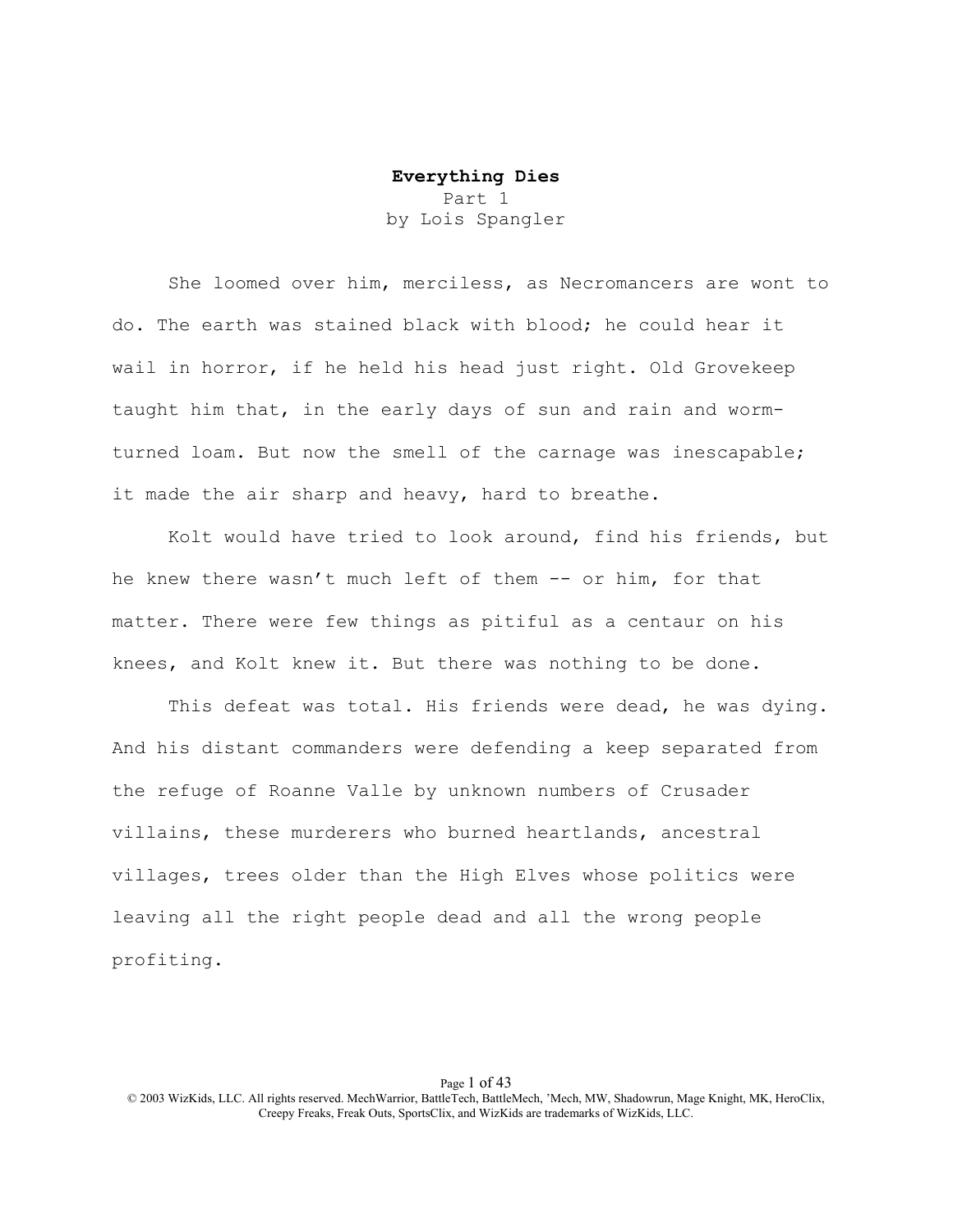Kolt shuddered in one final attempt to stand, to die with some dignity. His knees, one of which was shattered, gave fully and he squelched further into the charnel.

"Pathetic," the Necromancer shrugged.

She drew back, wickedly snapping her enormous armblade straight out and up for a final killing blow.

Kolt groaned and raised his splintered weapon as best he could.

As the blade keened through the air, flying straight for his throat in that stretched time that affects all of life's most agonizing moments, the only things that went through his mind were the miserable what-ifs of a hundred choices declined.

#

"I'm telling you they're retreating," Kolt insisted.

Spyradon, the centaur lieutenant in charge of Kolt's unit, stamped impatiently. "So you think you're some kind of scout, now?"

"No, sir," Kolt replied, "but look, I mean, beyond the trees, you can see them marching, hell, you can even smell the air getting cleaner as they leave!"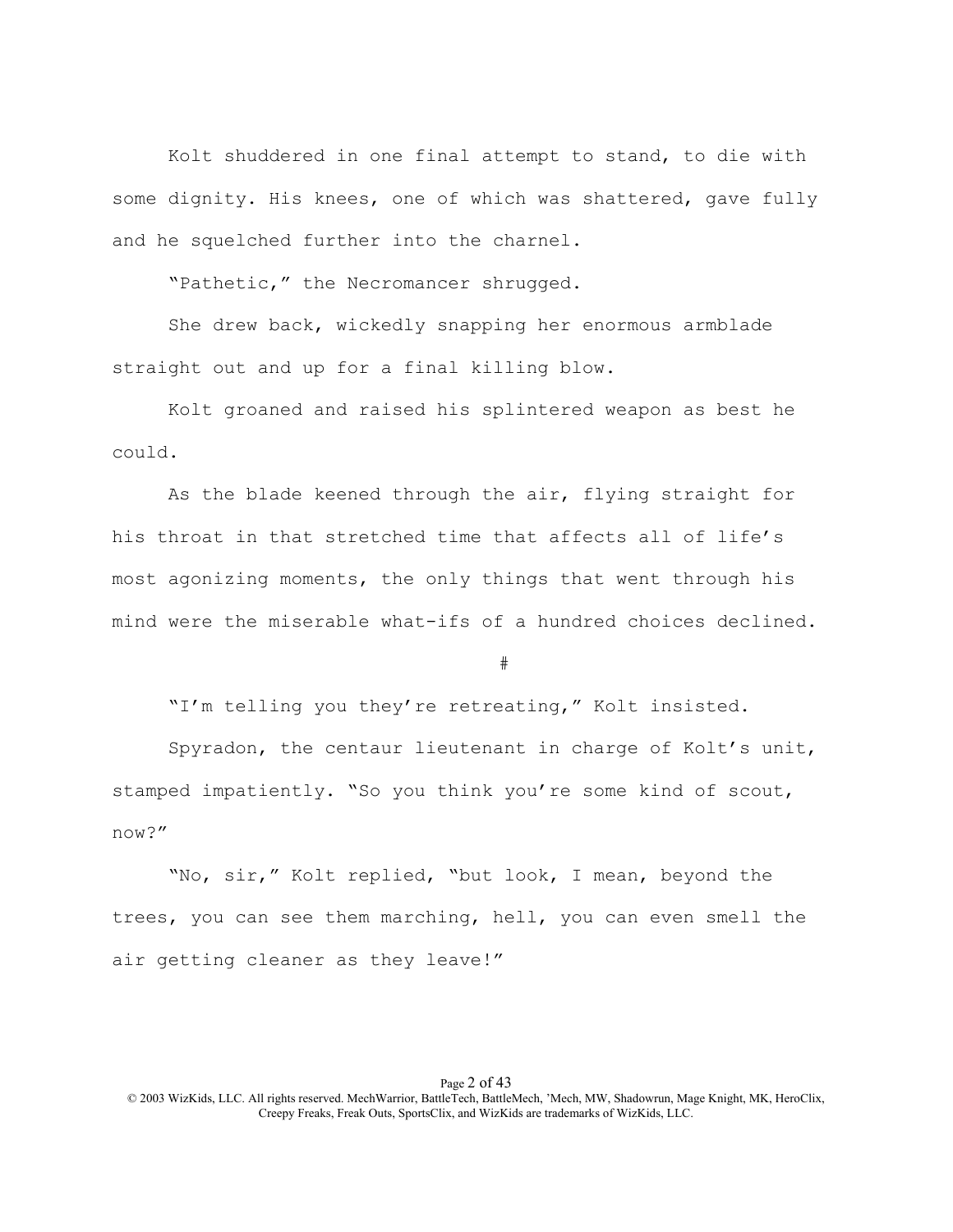"I wouldn't trust your nose as far as I could kick a tree. Get in line. We leave when the sun breaks the canopy, and we won't be walking into an ambush."

Spyradon had been bred as a lieutenant from his earliest days. He wore the trappings of leadership well, and it became him, with his pale skin and dark hair and haunches. Fortunately he had a level head on his shoulders. But there were quite a few dents in his well-polished armor; for all his grace, Spyradon was no coward.

Kolt plodded off to pick up his lance. He was much the opposite of Spyradon – no armor polishing for him, no lordly qualities. A vigorous life in the Wylden Plateau was much more in evidence on him, from his tanned skin to his hooves more accustomed to packed earth than forest soil. The only thing that matched was the dark shade of their equine halves.

Leaning on his lance, Kolt looked up at the brightening sky through thick fingers of leaves. Nothing but frustration in this unit, he mused. Nothing but frustration and doubt and this sad insistence on playing things safely -- "giving way like the willow," as Tegen, the crystal sprite of the unit, liked to say.

"You've got that look again," Tegen said, hovering just behind Kolt as he finally tucked his lance under his arm.

Page 3 of 43

<sup>© 2003</sup> WizKids, LLC. All rights reserved. MechWarrior, BattleTech, BattleMech, 'Mech, MW, Shadowrun, Mage Knight, MK, HeroClix, Creepy Freaks, Freak Outs, SportsClix, and WizKids are trademarks of WizKids, LLC.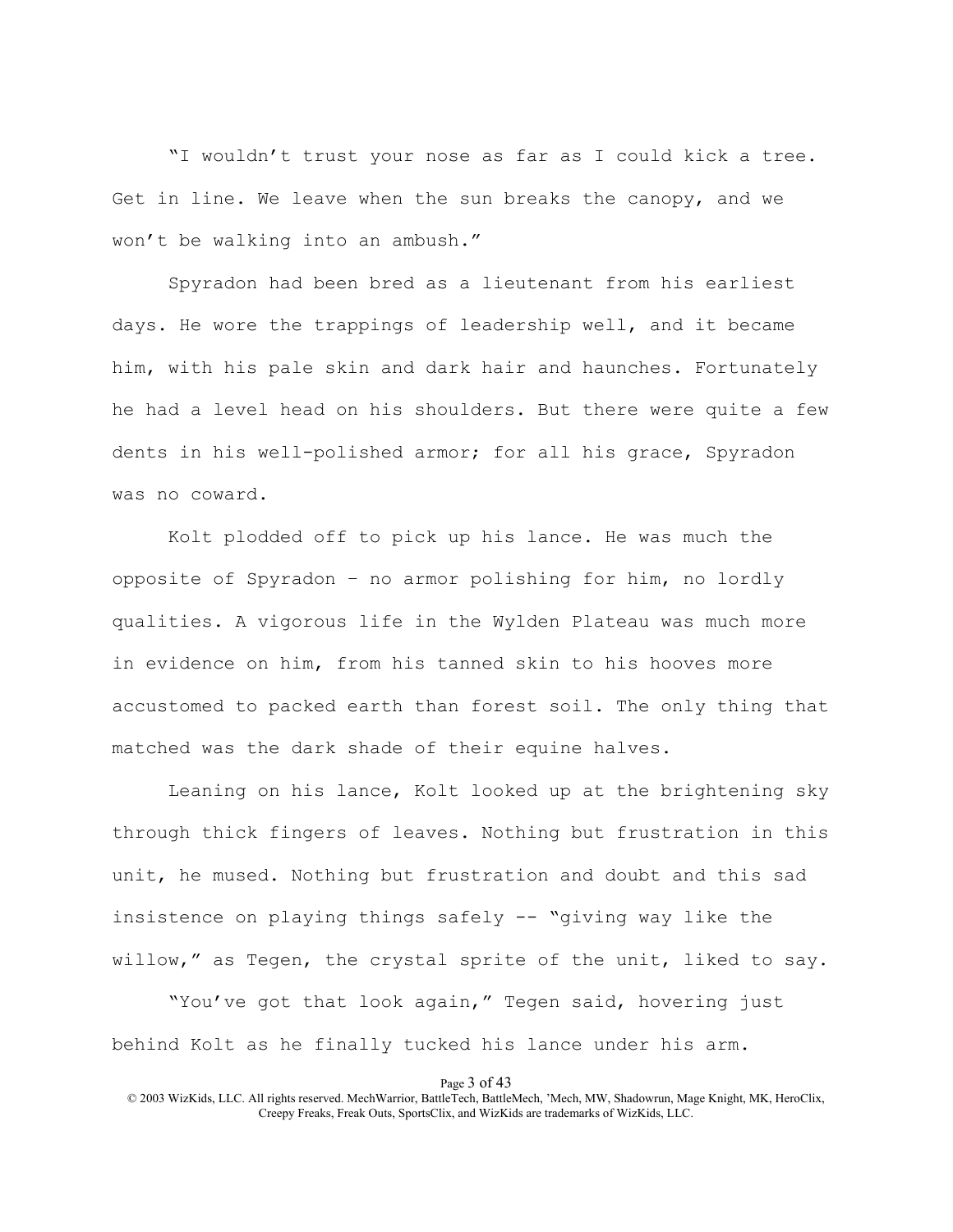"Go away."

"Nope," she said, and fluttered above his nose, her reddish hair getting caught up on the draft of her wings. "I know you want to chase the Dark Crusade. But if we can get just a few miles closer to Lurien's group, our defending line is that much stronger. Sure, they deserve to die – a permanent final death, may their blighted souls be sent as far from the Land as can be – but there's an art to picking fights, Kolt. Promise."

"Don't make ones you can't keep."

There was a rattle of wooden necklaces and the creak of old bones. "Safe doesn't mean coward," Alger said, rising, towering over the young centaur. The largest of the Elemental allies were fierce, but when they appeared before you in the shamanic trappings of a full-blooded medicine troll, it was a completely different matter.

Alger Dun smiled, his ochre-red face folding along lines of battle and wisdom and age. "You remind me of me when I was young," he chuckled. "Come. The lieutenant leads us out the meadow."

Kolt nodded and sighed, taking his place in the line behind Master Grovekeep; he was to act as the Elemental Priest's bodyguard. That the priest was out of the groves said a lot;

Page 4 of 43

<sup>© 2003</sup> WizKids, LLC. All rights reserved. MechWarrior, BattleTech, BattleMech, 'Mech, MW, Shadowrun, Mage Knight, MK, HeroClix, Creepy Freaks, Freak Outs, SportsClix, and WizKids are trademarks of WizKids, LLC.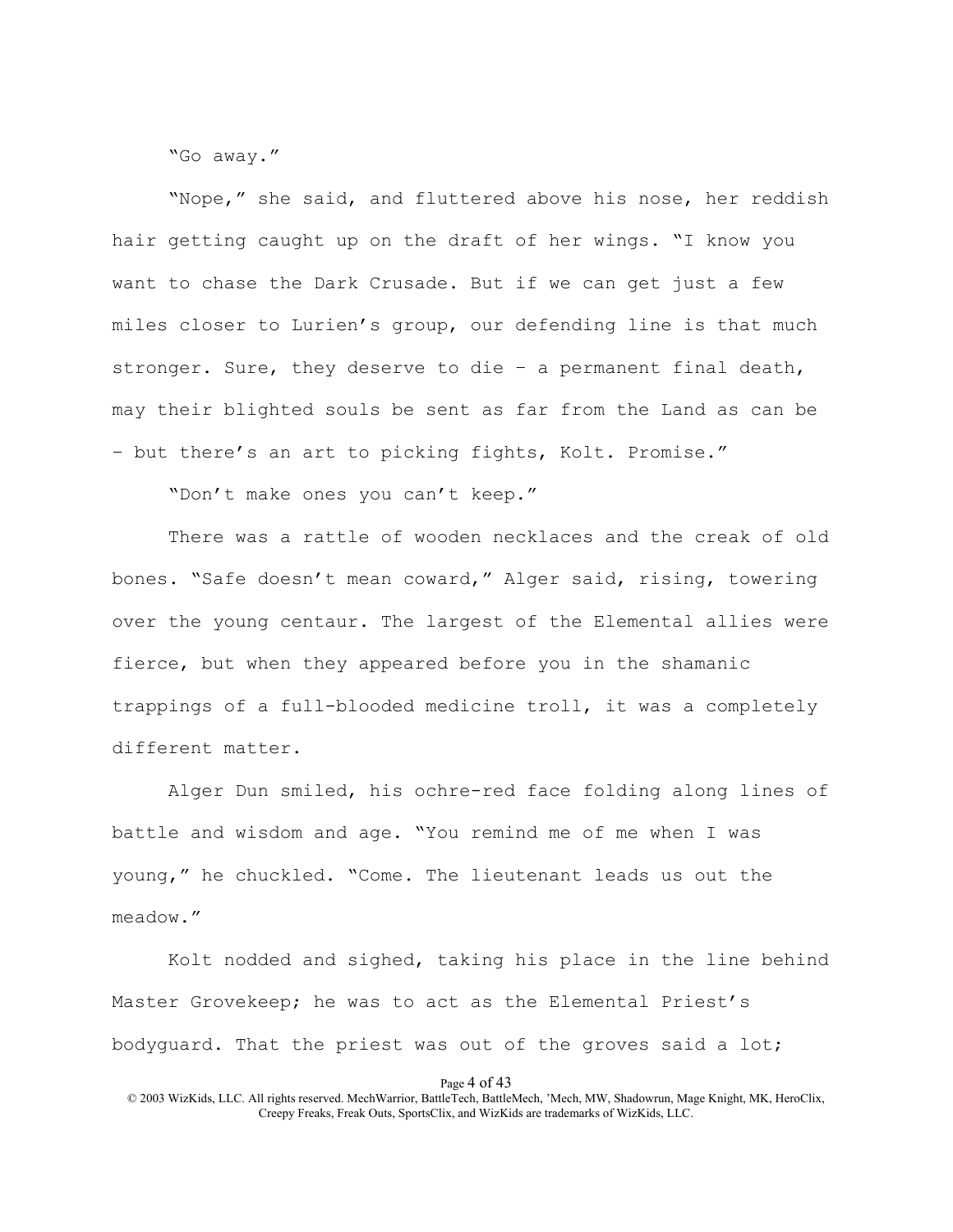that a priest this venerable insisted on joining a warband to defend against the Dark Crusade said even more. But Kolt wasn't exactly sure what was being said, though it made him very uneasy.

"Good day, young outrider," the elf said, his silver hair glinting in the sunlight. "Shall we?"

"Aye, your lordship," Kolt replied, stowing his lance at his side and freeing up his hands for walking, or for carrying Tegen when she got tired.

"Lordship yourself," Grovekeep laughed.

In the distance Kolt could see Farran, the unit's ranger, slipping off into the woods to scout ahead.

#

It was almost noon by the time Farran emerged from the trees to the west. With a whispered call and a gesture he brought the unit to a halt, everyone crouching low to the ground, hiding in what brush they could.

Spyradon advanced slowly, keeping his hooves silent on the rich loam. "What is it?" he asked, his voice low.

Farran leaned closer. "The Crusaders have double-backed, but they expected us to follow them this morning, and are in the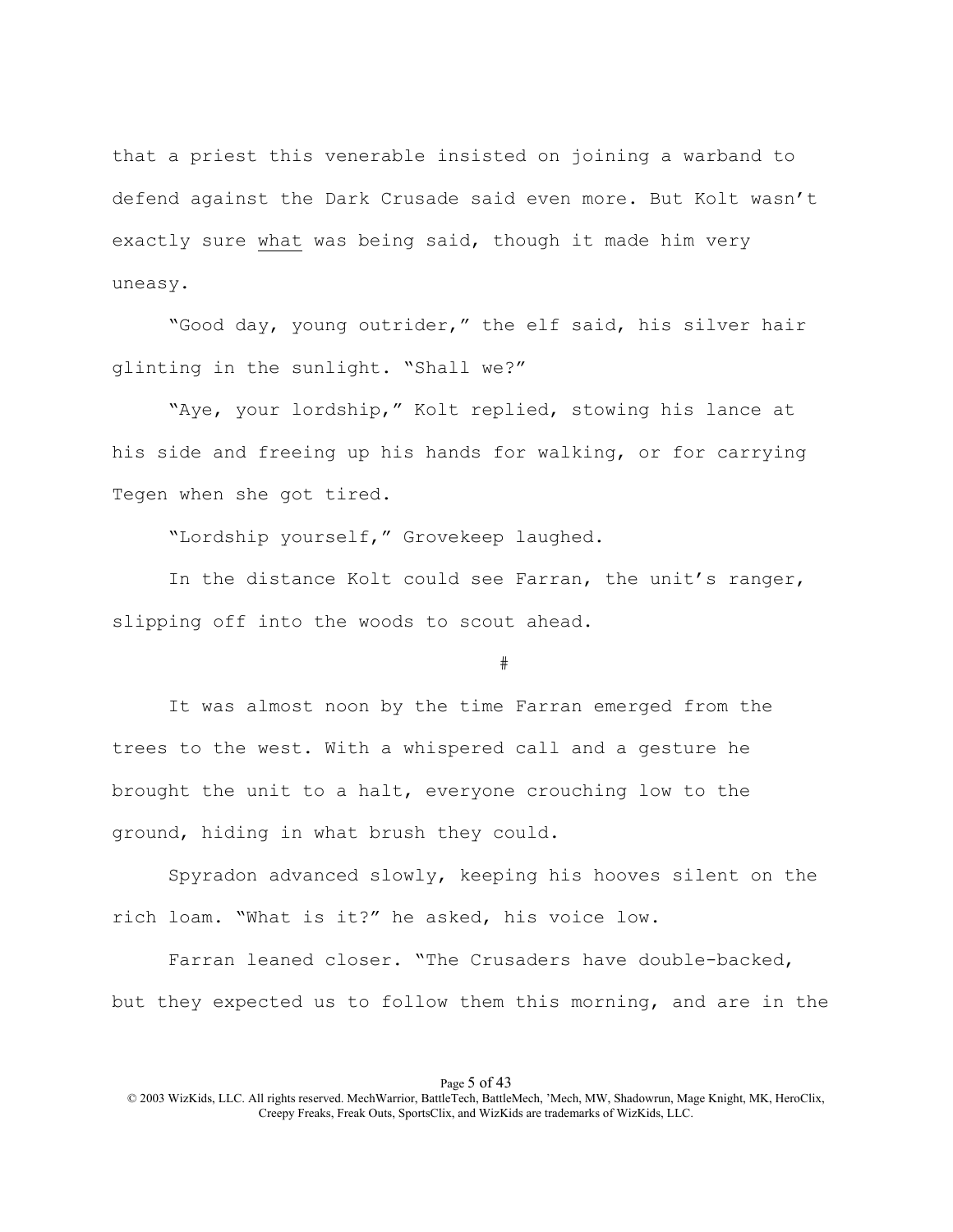wrong position to cut us off. I recommend we travel north northeast for an hour or so before we return to any trail."

"Is due east better?" Spyradon asked.

"Yes, but I hesitate to make us miss our meeting with Luriel."

"If anyone will understand, it's him. Due east. Follow me. Farran, if you would, please," and as the centaur gestured, the ranger faded back into the trees.

"Hey, Kolt?"

It was Tegen, and he knew what she wanted. "Tuck yourself into a saddlebag," Kolt said, and her opaline wings fluttered out of his sight. "And stay out of my candied apples."

"Aw, you're no fun," she said, her voice muffled by canvas and sleepiness.

#

They traveled for two whole days, the Sturnmonts looming closer and closer, with Farran keeping them apprised of Crusader movements. So far, all seemed clear; many enemy warbands were moving west – perhaps the Guild was pressing some advantage that threatened the necromancers' plans. In the end it merely meant a pleasant and uninterrupted walk north towards those lands that now didn't seem so contested.

#### Page 6 of 43

<sup>© 2003</sup> WizKids, LLC. All rights reserved. MechWarrior, BattleTech, BattleMech, 'Mech, MW, Shadowrun, Mage Knight, MK, HeroClix, Creepy Freaks, Freak Outs, SportsClix, and WizKids are trademarks of WizKids, LLC.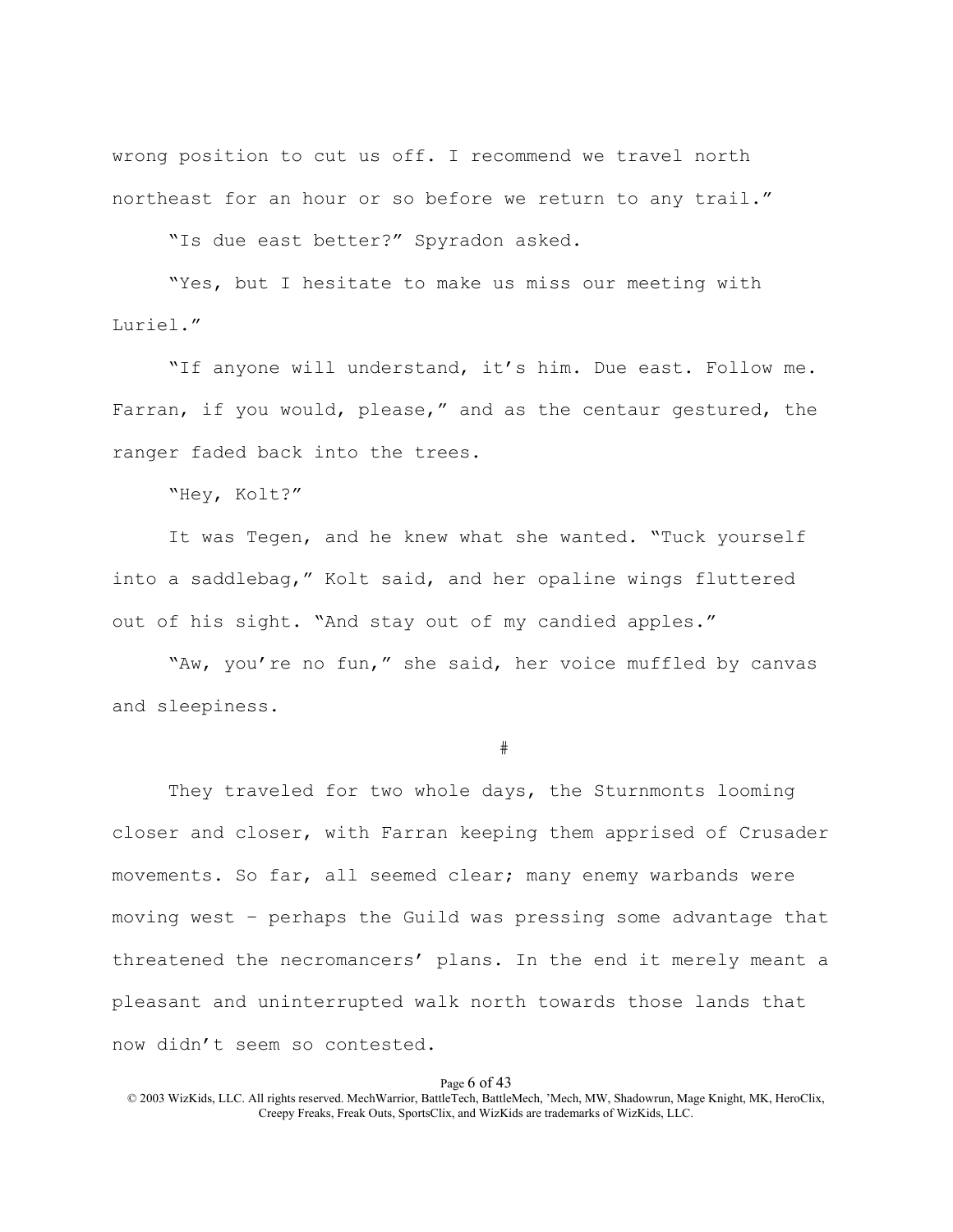Tegen stirred in Kolt's saddlebags. "Now can I have an apple?" "Still no." "Can I have an apple?" "No." "Can I have an apple?" "No." "Can I have an apple?  $W_{NQ}$   $''$ "Can  $I -$ "

"Will you *please* give the girl an apple before I –" but Spyradon was cut off in mid-scold. It was early evening, the end of a long march, and all had been gently quiet, in the way that living forests are quiet, with birdsong and dragonflies and the occasional squirrel-rustled leaf.

But suddenly a burst of birds had scattered from the trees, and everything else had gone dead silent.

"Kolt – you and Master Grovekeep get up against those stones. Tegen, you know what to do. Alger, come with me," Spyradon said, slinging his saddlebags up from the ground and onto his back.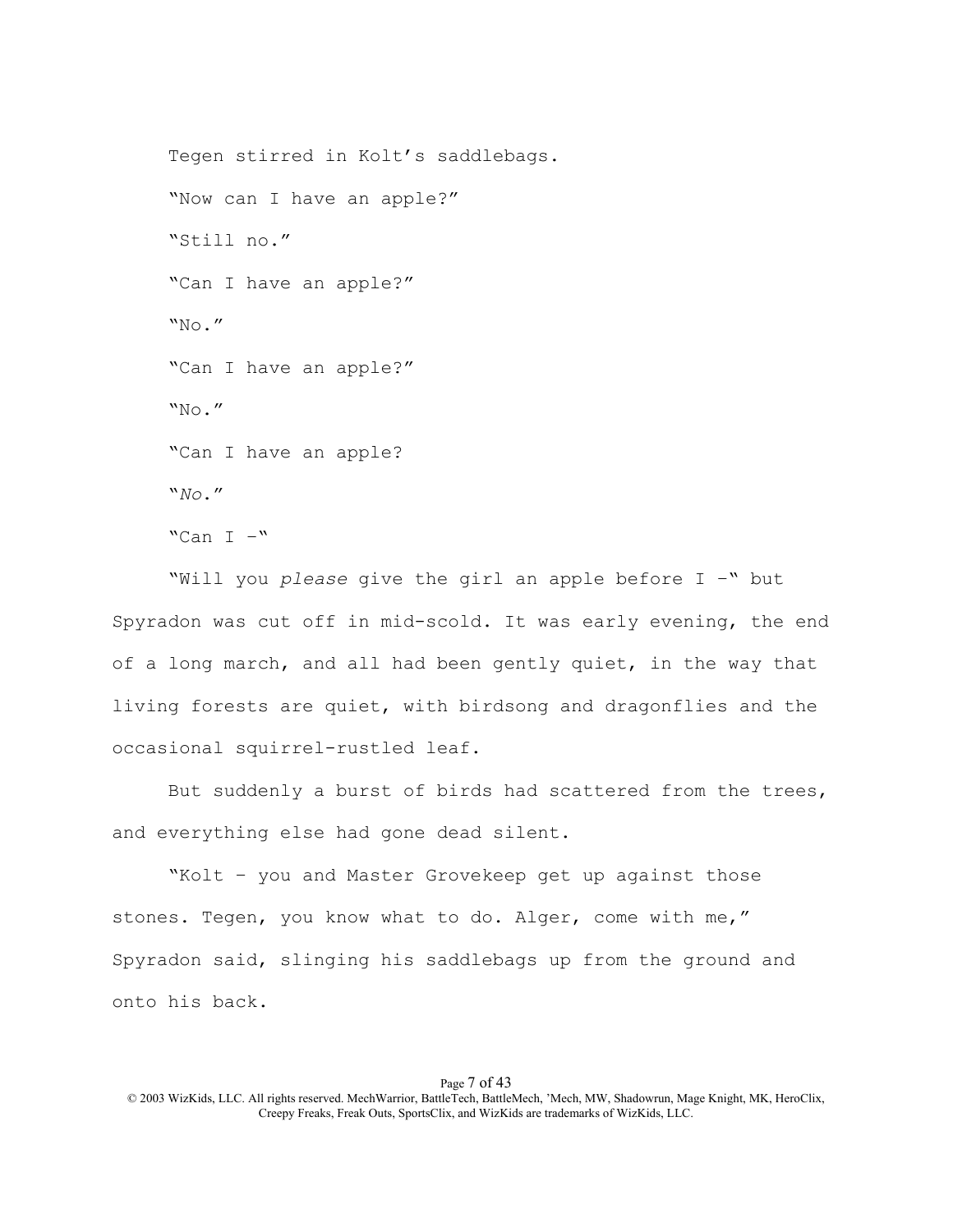"Where's Farran?" Tegen asked, her voice no more than a horrified squeak.

"Keep your tongue, girl, and get out of sight!" Spyradon hissed, moving at a light trot towards where the birds had fled. Alger followed him, his staff-club over his shoulder, muttering low chants to himself.

"Loose your lance," Grovekeep said, crouching in a fissure in the stones.

Kolt undid his lance from the leather stow on his side, holding the weapon at ready, watching the priest as he tapped the ground with the back of his hand, and then the palm, and then placed his fingers deep within the tributary cracks of the fissure that hid him.

"I'll be busy for a bit. I should have done this sooner, but there's nothing to be done about it now."

And then the priest's head bowed low, and he began to sing.

The sound was soft, almost inaudible, but it was sweet and slow and compelling, full of longing and apology, and hope. Grovekeep's rough, ancient voice made it even more affecting, and Kolt found himself drawing close to the priest, needing to offer him help, or solace, or service.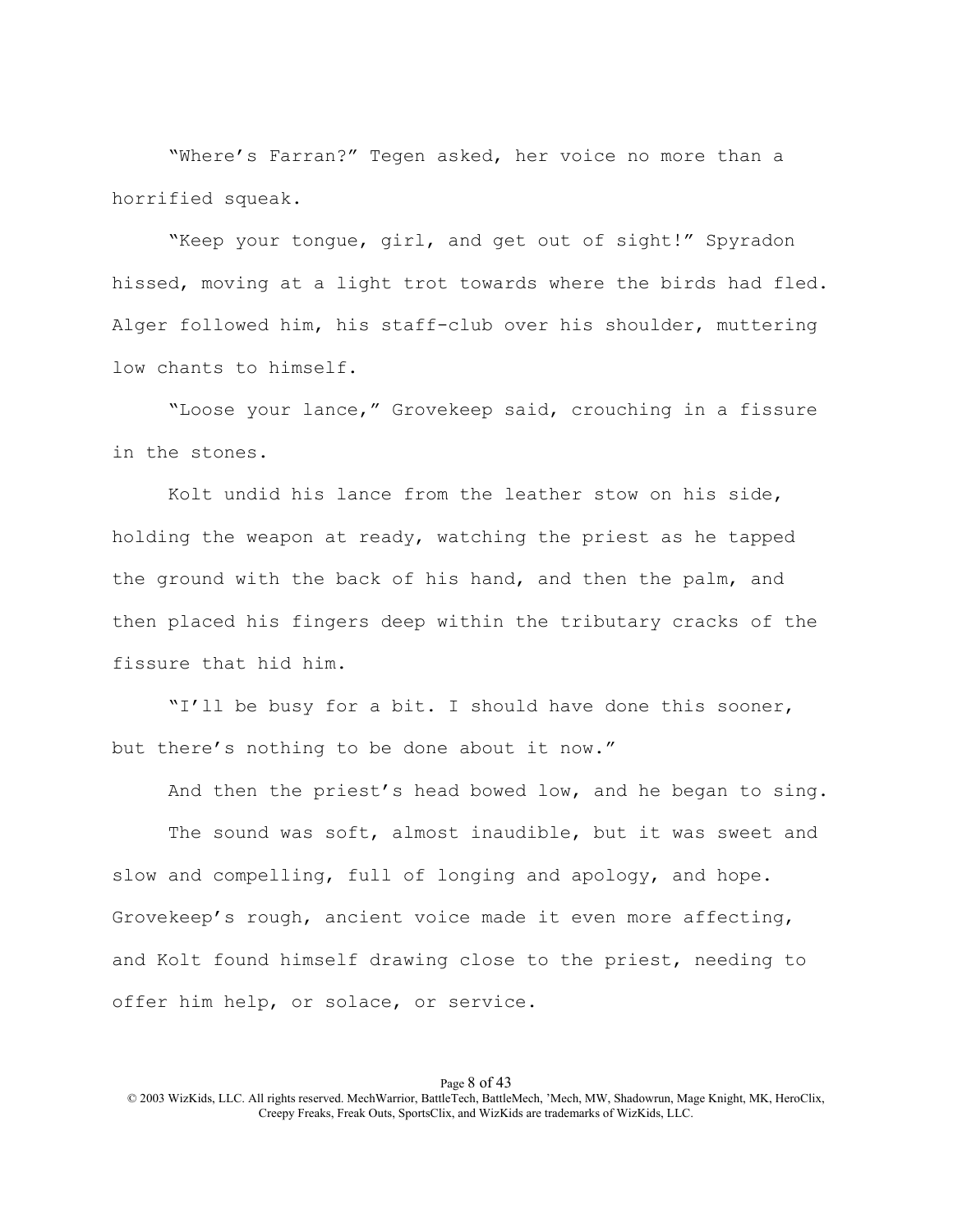A sharp yell snapped out of the woods and bounced off the trees and stone. There was a sound of battle – trees disturbed, metal against metal, the pluck of a bow. A wicked wind blew across them, smelling faintly of death.

Kolt tucked his lance under his arm, preparing to charge at whatever might present itself.

Something whistled by his head. Wheeling around, Kolt made out the source of the sound and put himself between it and Grovekeep. And sure enough, another moment later a second arrow hit him squarely in the flank.

Kolt turned, limping slightly, putting his armor towards the sniper, but moments later another arrow grazed his back, leaving a long, angry welt.

He stamped furiously, partly from the pain, partly from the frustration of not being able to see his assailant. Kolt glanced over his shoulder to check on Master Grovekeep, but the priest was unharmed and completely absorbed in his song.

Another arrow flew by him, far too close to his head for comfort, and Kolt hunched down, close to Grovekeep, holding his lance vertically in front of him as the best cover he could muster.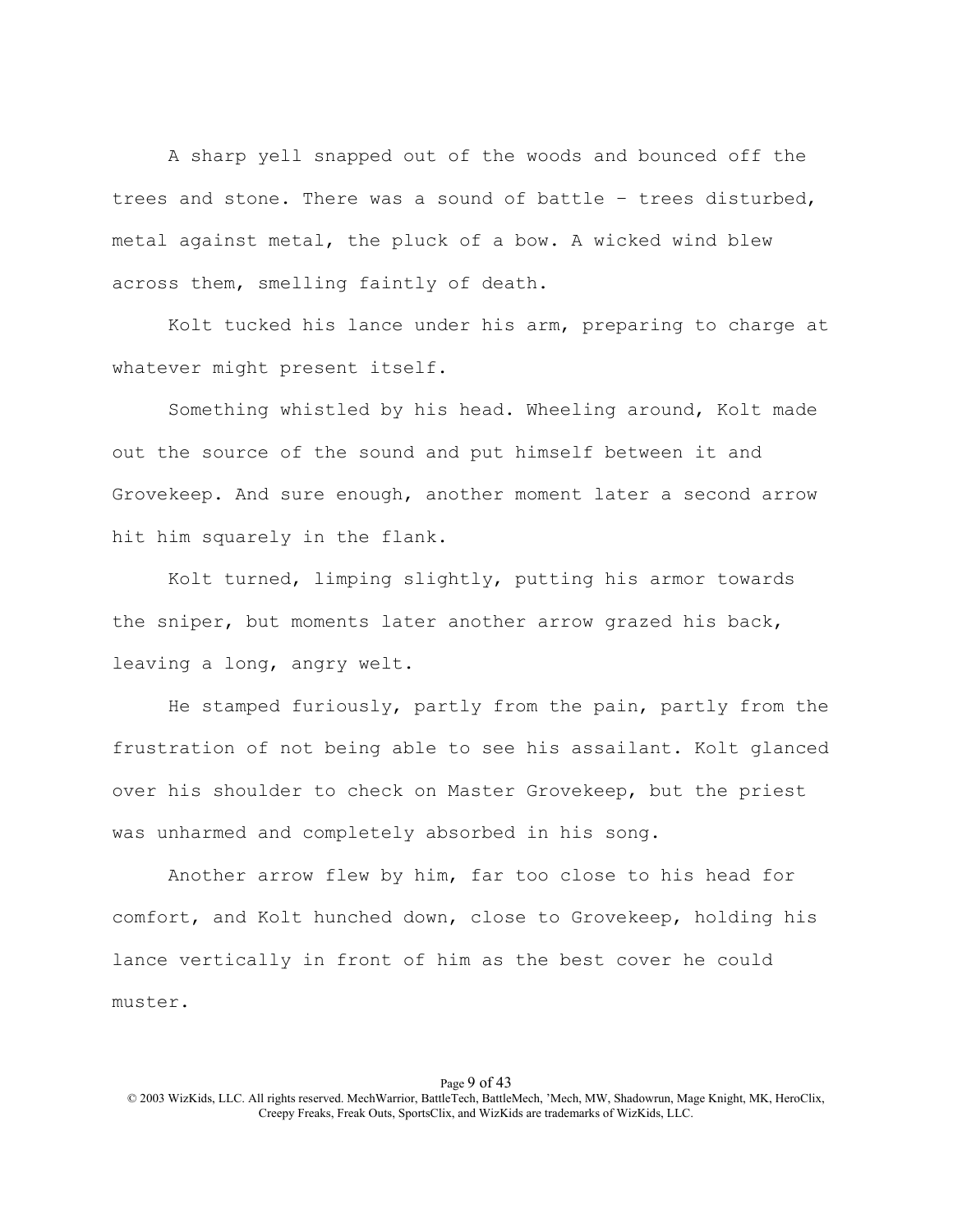Another cry, another struggle. Closer this time, a little south of where he and the priest stood.

"They close in, boy. Move from me. The stone will defend. Care for yourself," Grovekeep said, waving him off with a brush of his fingers.

"But Master –"

"Do as I say. You are of better use elsewhere."

Kolt fought to keep his heart in check. He stepped away from the priest, advanced towards the sounds of battle. Then, to his right, a flash of color – Tegen!

She yammered something probably offensive in her native faerie tongue, a sheaf of arrows gathered in her arms. A Nightfiend came bounding out after her, cursing the little thief.

The moment he was in full sight, he froze. Not from fear, or from running into a centaur foe. No, the crystal sprite had done her job, hitting him with a rooting spell, leaving the enemy immobile.

She giggled, then glanced over her shoulder.

"Well? Go on!" she cried.

Kolt reared up, throwing his full weight into the charge. As the lance pierced the Nightfiend, in those slow moments that

Page 10 of 43

<sup>© 2003</sup> WizKids, LLC. All rights reserved. MechWarrior, BattleTech, BattleMech, 'Mech, MW, Shadowrun, Mage Knight, MK, HeroClix, Creepy Freaks, Freak Outs, SportsClix, and WizKids are trademarks of WizKids, LLC.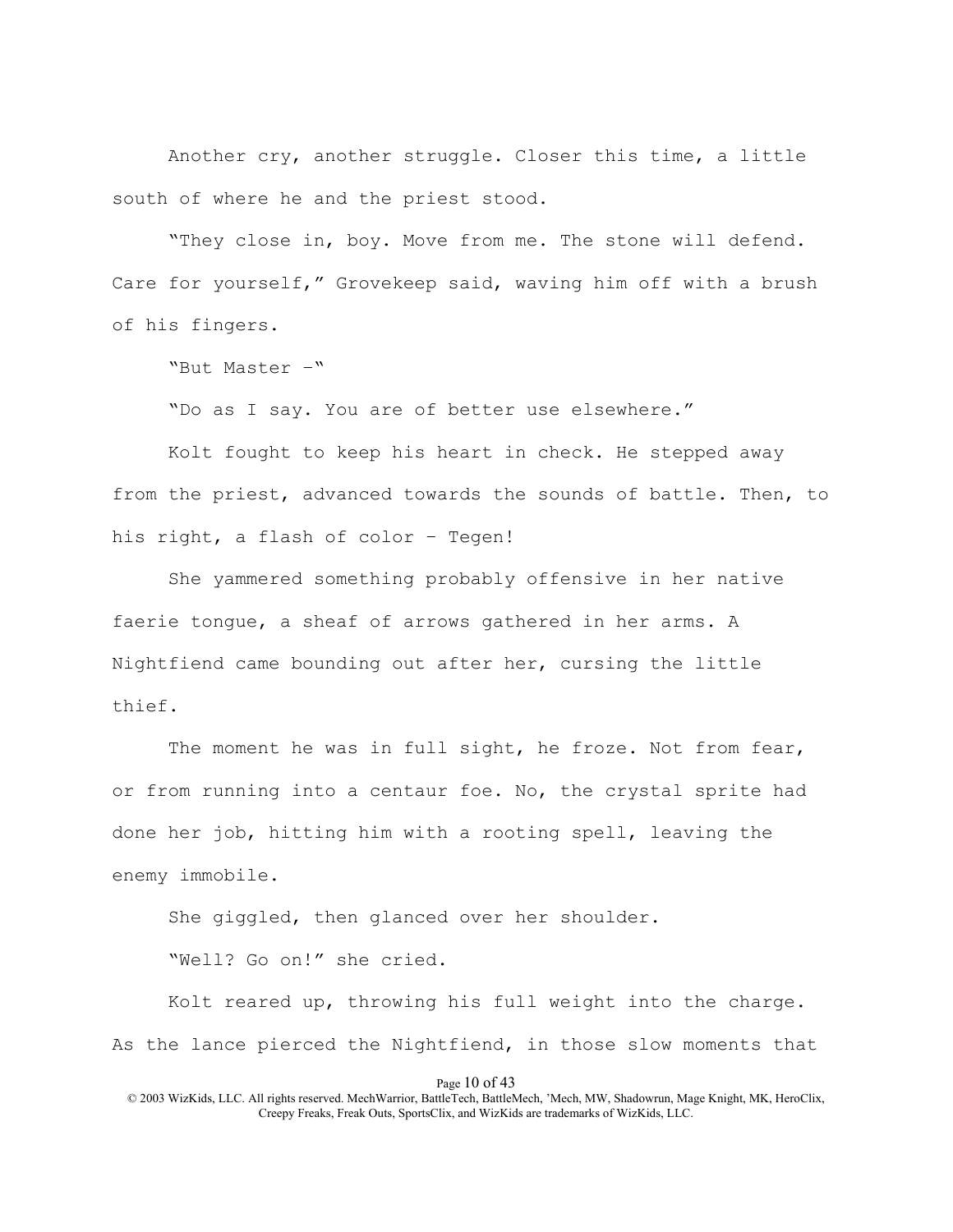make seconds of combat feel like days, Kolt was able to measure the outrage and hatred in those frozen eyes. They stayed locked on him even as he slammed his enemy into the trunk of a tree, even as he shook his enemy off his weapon, even as he reared up to trample his enemy under hoof.

It was a look that would haunt him for the rest of his short life, a look that imparted the knowledge that even though the Nightfiend knew he was utterly defeated, it meant nothing. *Because everything dies in the end*.

"Kolt!" Tegen shrilled.

He whirled around, the Crusade warrior in pieces on the ground, and galloped towards Grovekeep, who now had an arrow in his shoulder, but was still singing.

"Where's Alger?" Kolt demanded.

"I don't know – I went back around to keep people from sneaking up on us - by the Groves, you've been hit too - wait here, I'll go get the troll!"

There was an awful roar, like a number of souls crying out all at once, and the heavy crash of a tree. Kolt could see the leaves shake where the tree had fallen, and it was uncomfortably close.

"Move away, boy," the priest said.

### Page 11 of 43

© 2003 WizKids, LLC. All rights reserved. MechWarrior, BattleTech, BattleMech, 'Mech, MW, Shadowrun, Mage Knight, MK, HeroClix, Creepy Freaks, Freak Outs, SportsClix, and WizKids are trademarks of WizKids, LLC.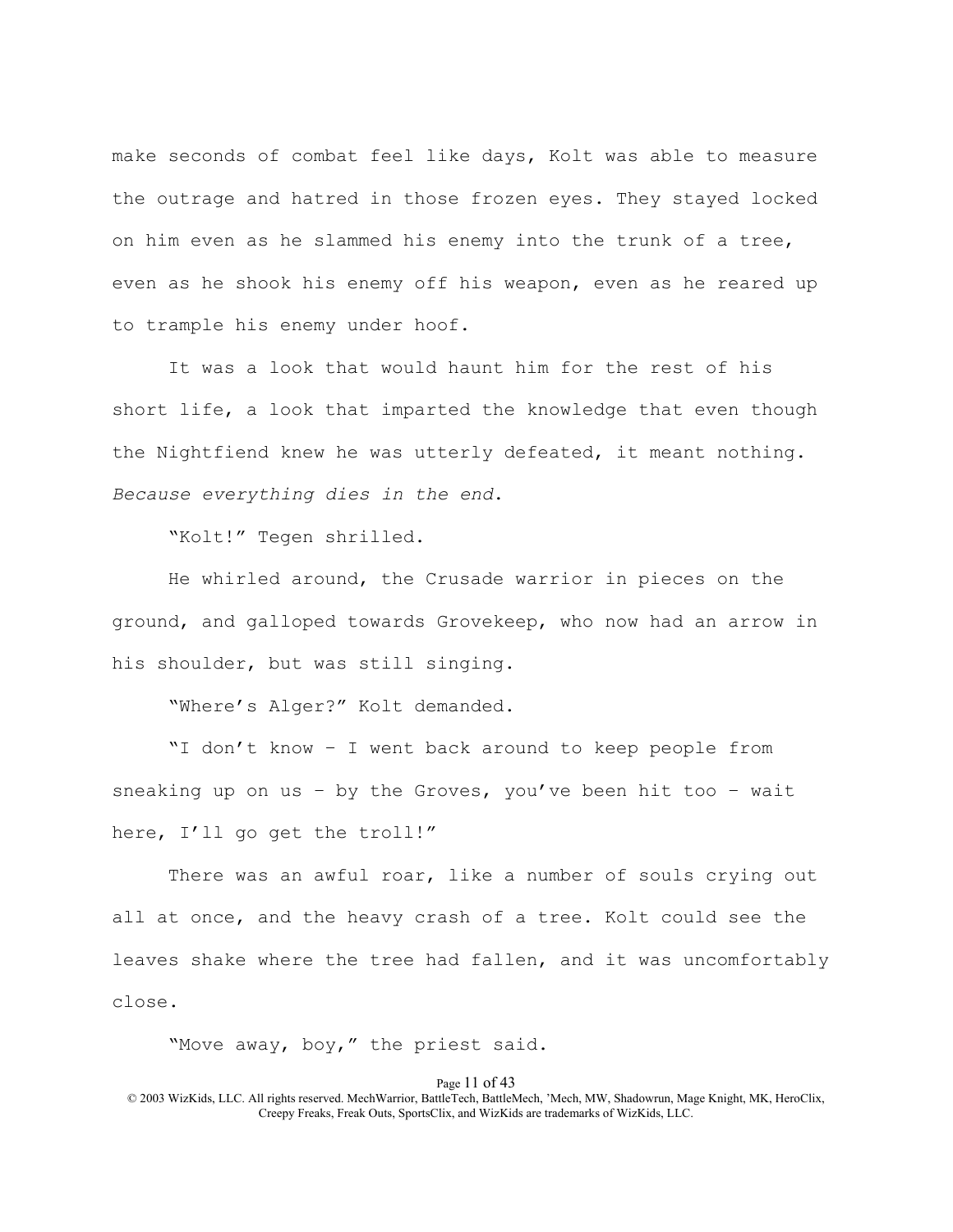"But –" Kolt protested, turning to Grovekeep, but he was already on his feet.

"Make way, I said," the priest insisted, sweeping sweat off his face with his good arm.

And then the stone stood up. It unfurled itself, like a troll who'd been asleep with its knees gathered in its arms. The figure rose to stand taller than a troll, and it stretched out its arms and legs, testing them out. Though it was made of stone, it had the mark of bark and tree on it in many places, and looked like a pillar of earth made living.

Two enormous green eyes lit up in its face, and it regarded Grovekeep briefly.

"I will be but a moment," it said, its voice like the echo of a landslide.

And then it marched off toward the fallen tree.

There was quite a lot of noise after that, and the sound of grinding stone and possibly bone. And then there wasn't much else.

"I knew we were short, this unit," Grovekeep said, leaning heavily on Kolt, who tried to be as comfortable as he could. "I kept thinking I'd do it later, some other time. I hate rushing things."

#### Page 12 of 43

<sup>© 2003</sup> WizKids, LLC. All rights reserved. MechWarrior, BattleTech, BattleMech, 'Mech, MW, Shadowrun, Mage Knight, MK, HeroClix, Creepy Freaks, Freak Outs, SportsClix, and WizKids are trademarks of WizKids, LLC.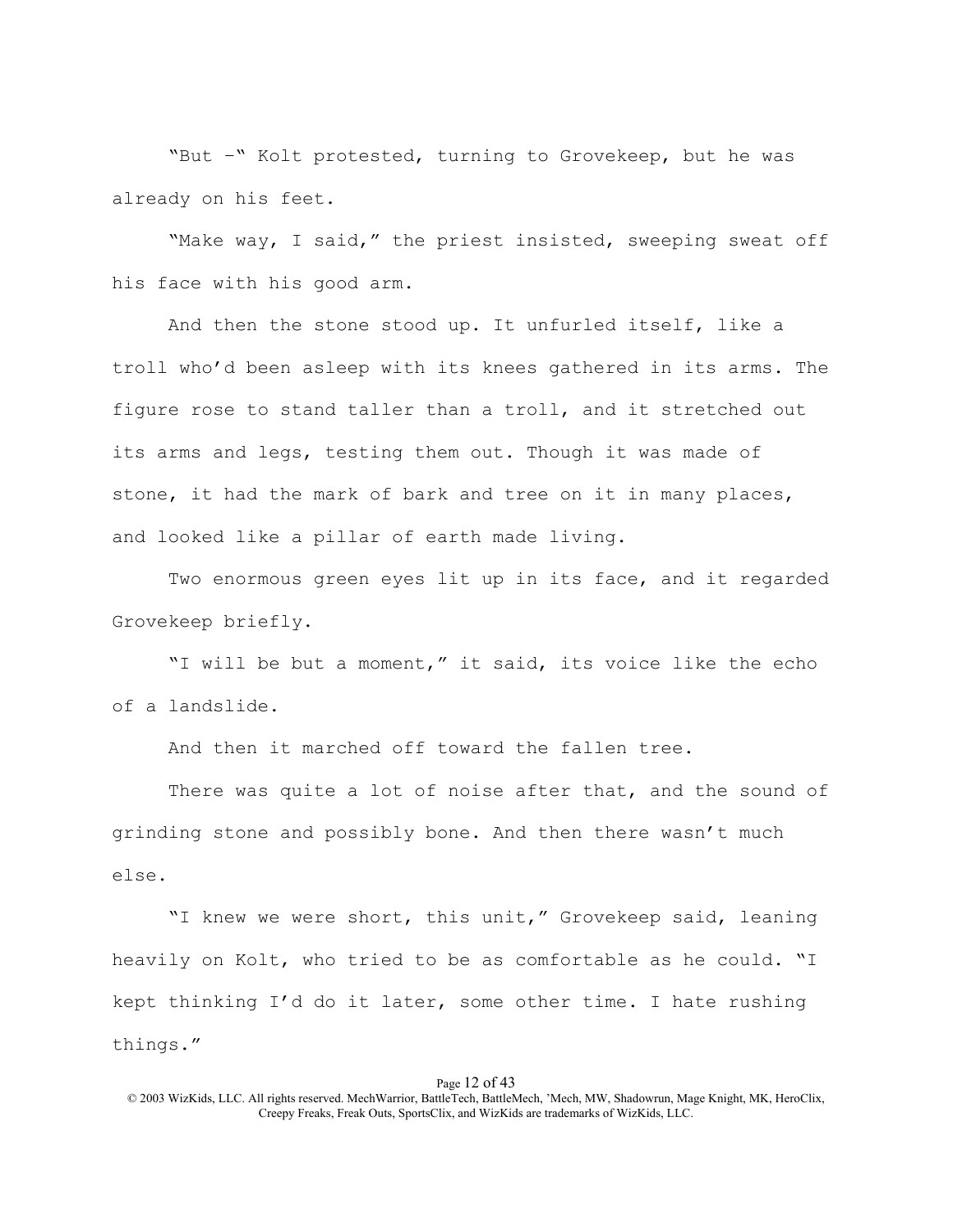"Do you want … do you want to sit –"

The priest slapped the centaur gently on an uninjured part of his back. "That takes a lot for you centaurs to be willing to do, and I truly appreciate it. But I'm fine here, with my feet on the Land. Better that way."

"What is that?" Kolt asked, nodding toward where the living stone had gone, watching warily as the priest worked the arrow out of his arm.

"Angry spirit, a strong one," he said, giving up on the arrow a moment. "I asked if she'd be willing to help. And once enough trees started falling, she was more than willing. I think she's particularly happy with the stone body she's got. Can't burn. I certainly wouldn't want to end up on her bad side. –Mind if I have a bit of candied apple?"

"Please," Kolt said, but his mind was elsewhere. "—Can you just do that? Just call up a spirit?"

"No, you dunce. We'd have armies of them if that were true – though we're trying our best. The Land is all about give and take. I ask for a spirit of the Land to grant us help; in return I've got to give a little of myself in the process. You don't get anything for free. Remember that."

"Part of yourself?"

# Page 13 of 43

© 2003 WizKids, LLC. All rights reserved. MechWarrior, BattleTech, BattleMech, 'Mech, MW, Shadowrun, Mage Knight, MK, HeroClix, Creepy Freaks, Freak Outs, SportsClix, and WizKids are trademarks of WizKids, LLC.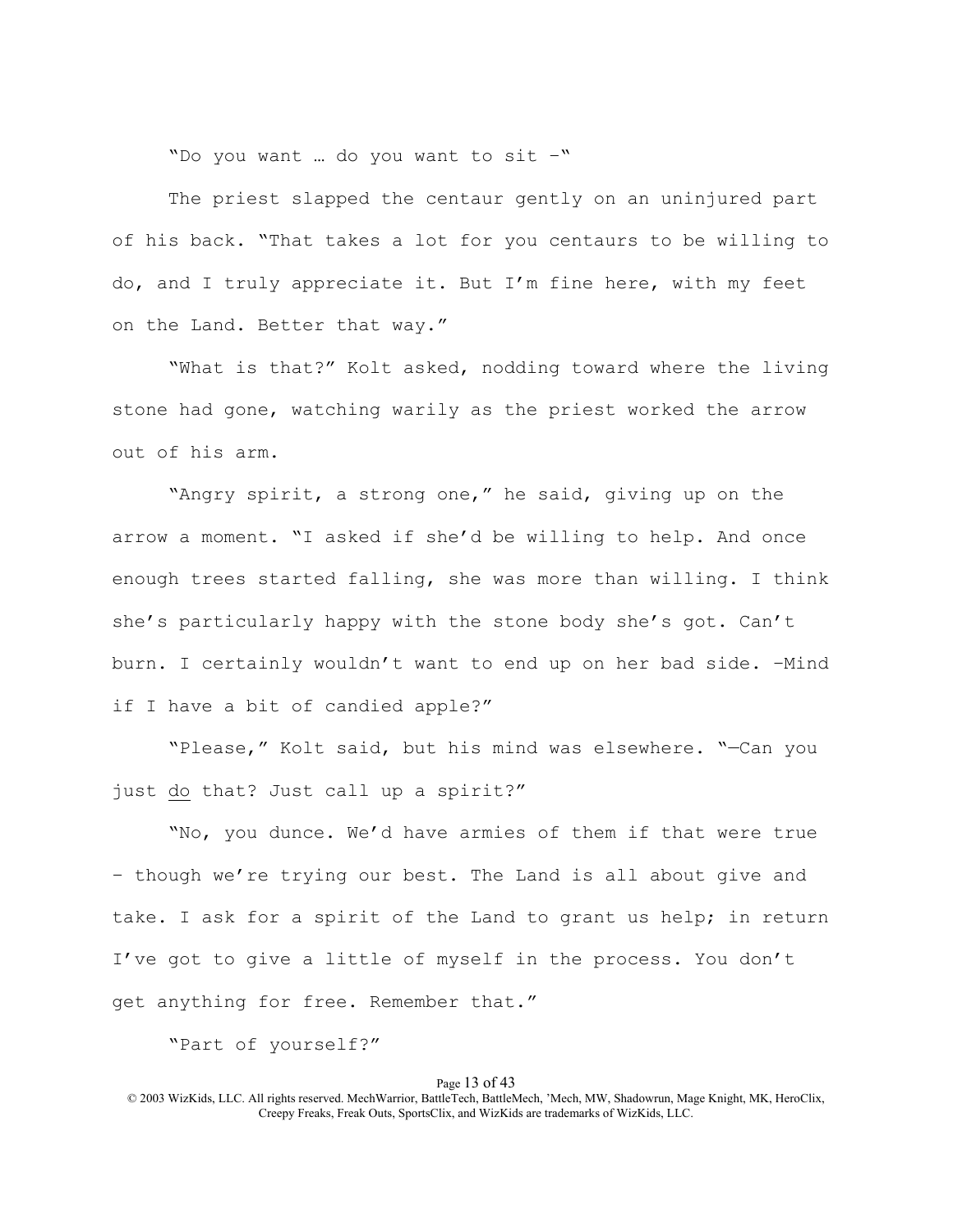"Gone forever, some say," Grovekeep sighed, finally working the arrow out. The wound had been mercifully shallow. "Some say it comes back to you when the elemental ceases to have a body again. Maybe it's an agreement, maybe it's a permanent trade. Me, I play like it's a permanent trade. Keeps me from getting too greedy."

When Kolt thought of Master Grovekeep, greedy was one of the furthest words from his mind.

"Greedy?"

"Absolutely. Too much power leads to madness. So does the want of it. Remember that, too."

Suddenly Tegen came flitting through the trees, hovering worriedly and darting around. The stone spirit emerged from the trees, carrying Farran, who hung broken and limp. Spyradon stayed a wary distance from the elemental, but Alger walked right alongside her, staff-club over one shoulder, still chanting under his breath.

"I was afraid of this," Grovekeep said, pushing off of Kolt to reach Farran.

Alger glanced up for a moment, shook his head for the priest not to worry about anything.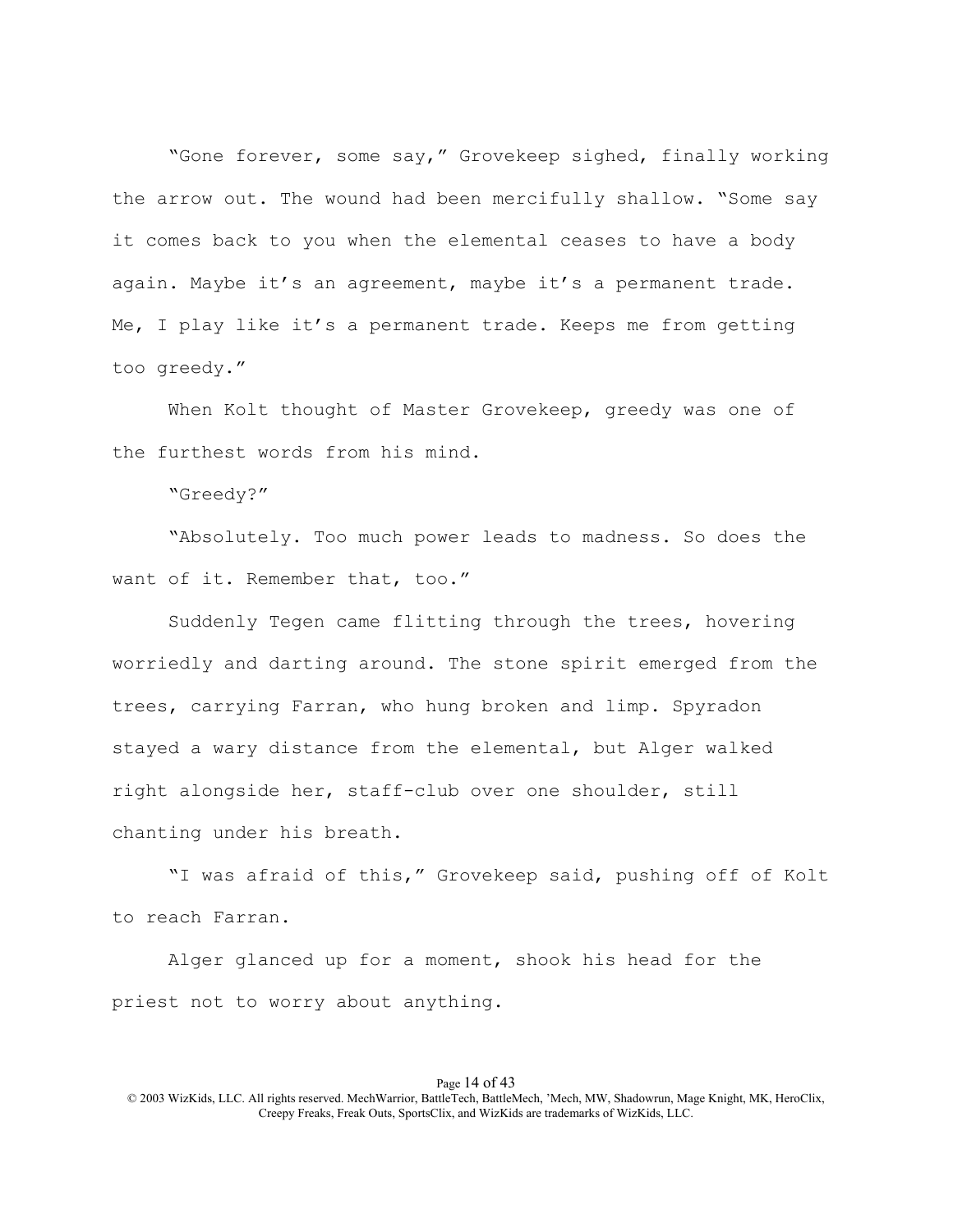The stone spirit gently laid the ranger on the ground, then stepped away to take a long look at the world around her. Kolt couldn't help but stare. If he caught her out of the corner of his eye, she melted into the mountains behind her. If he caught her straight on, she faded into the trees around her. It was only when she looked at him that he knew she was there, with those great green eyes measuring him, judging his offense to the Land. To his relief, she smiled at him and went on observing.

Spyradon leaned down towards Grovekeep, who was now sitting on the ground near Farran.

"He was ambushed on his way to tell us of another ambush. Tegen found him, then told us where he was."

"It was a bone golem that tore him apart," Tegen said, her voice quavering.

The spirit glanced over at the group gathered over the fallen ranger and the medicine troll treating him. "Is that what it's called? I ground it to dust," she rumbled, "but even the dust offends me. I hope your friend will regrow."

Tegen landed on Kolt's shoulder, and he held up his hand for her to take. She hugged a finger to her and tried not to weep.

<sup>© 2003</sup> WizKids, LLC. All rights reserved. MechWarrior, BattleTech, BattleMech, 'Mech, MW, Shadowrun, Mage Knight, MK, HeroClix, Creepy Freaks, Freak Outs, SportsClix, and WizKids are trademarks of WizKids, LLC.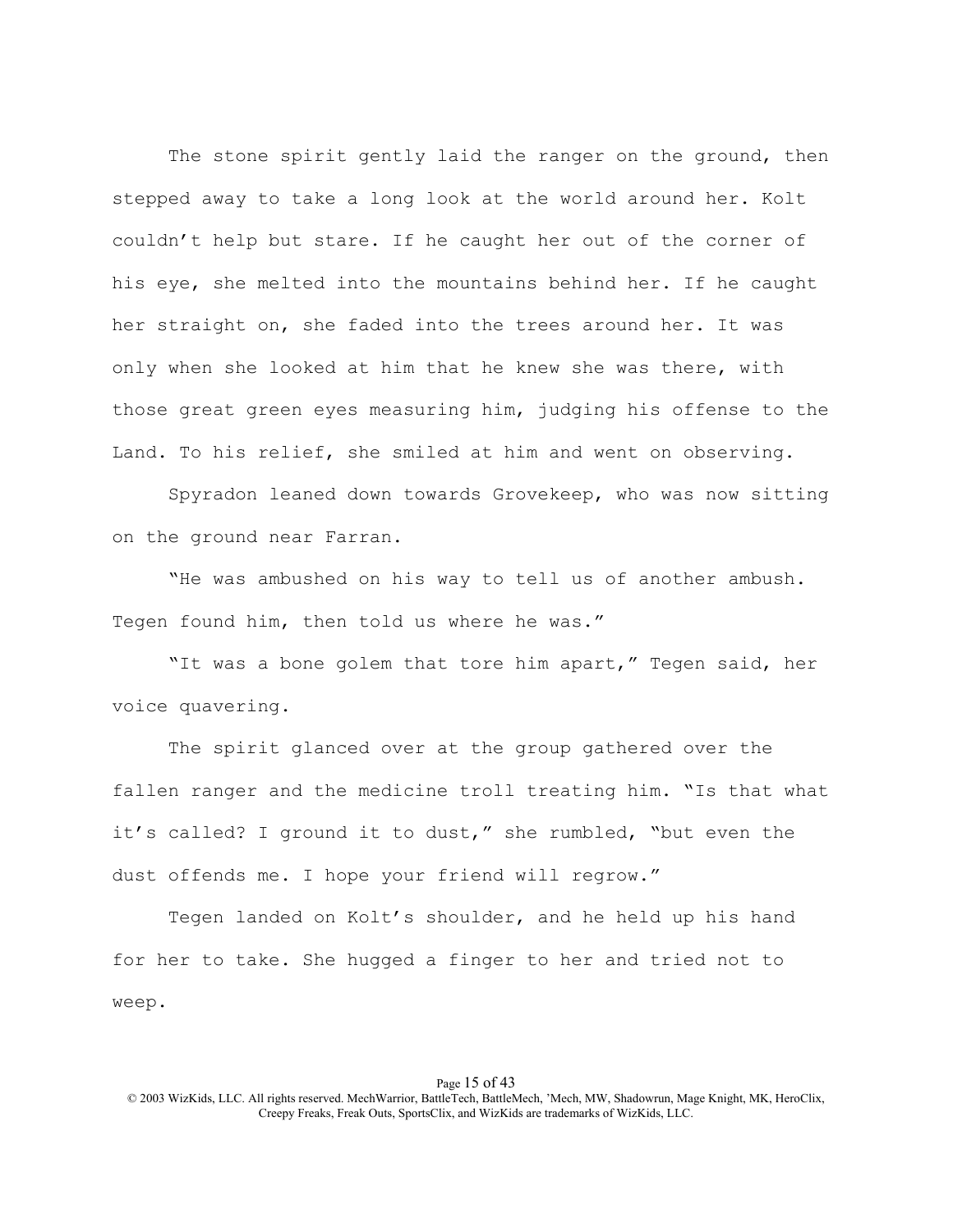Suddenly Alger was quiet; then he drew a long breath, held it, and after slapping his hand on his heart three times, blew across Farran's mangled body.

It was as if a wind were pulling away his wounds, as if his injuries were made of sand. Bones slowly drifted back to their normal positions; the wounds stopped bleeding and some even sealed themselves up. Farran's breath didn't rasp so horribly anymore.

By the time Alger's lungs were empty, most of the ranger had been put back together. He was still in rough shape, no doubt about it, but he was no longer at death's door.

Tegen leaned her head against Kolt's. "It's not every day you see a miracle," she said.

#

An entire day was spent there, giving everyone a chance to recover. The elemental wandered around the wood, but never very far from camp. Kolt kept still, mostly to keep the arrow wounds from smarting. Farran didn't wake until late the following evening; it took a lot of convincing, mostly on Tegen's part, that he wasn't dead. But by nightfall, Spyradon was already pacing, nervous about losing so much time.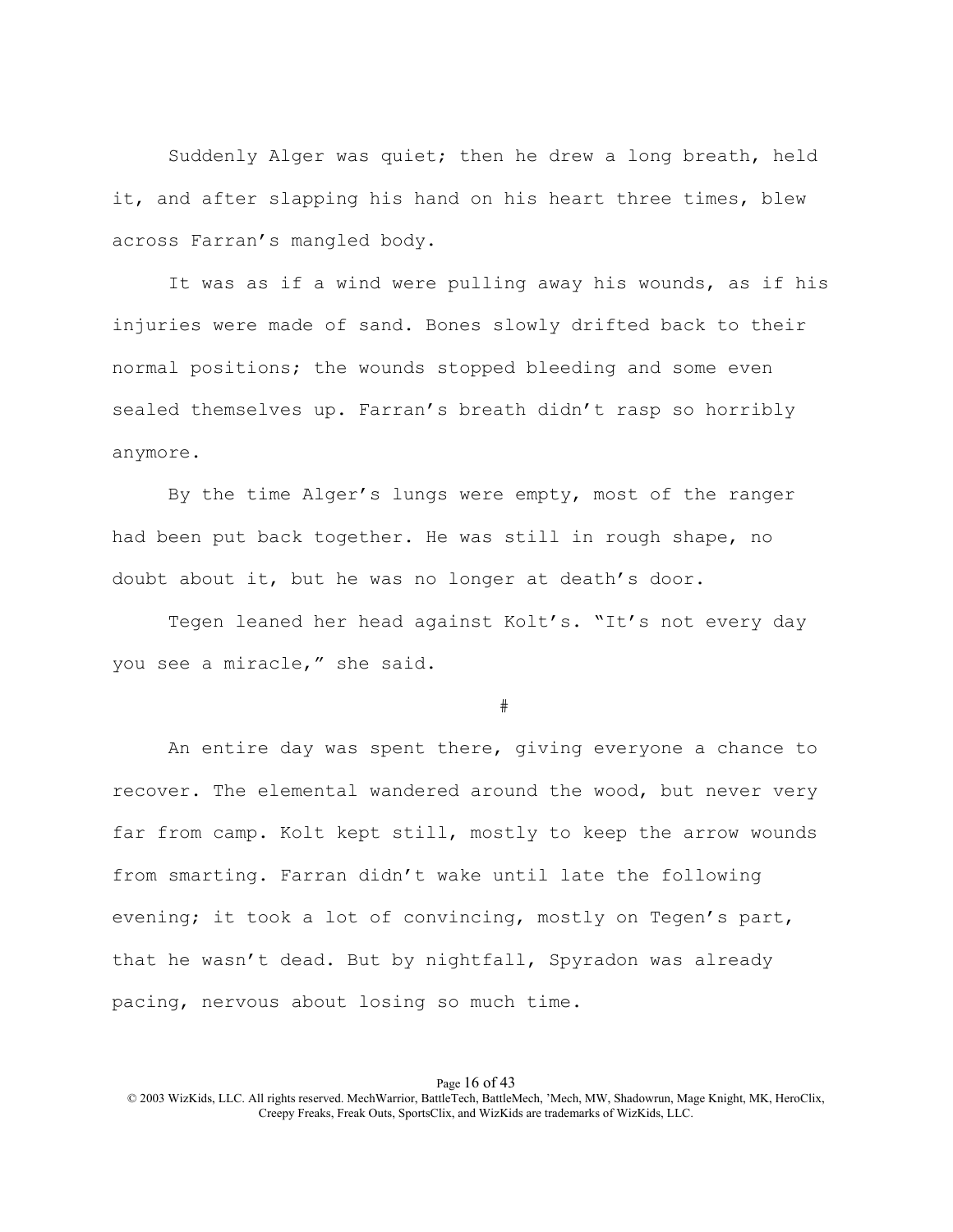"We should move, even if we don't intend on traveling through the night," the lieutenant said.

"It really all depends on Farran," Grovekeep shrugged. "I can walk. I'm sure my compatriot here can walk as well."

Alger nodded.

"I'm so sorry –"

"You stay away from all that feeling sorry for yourself," Grovekeep snapped. "Can't stand that sort of thing. No patience for it."

"Farran, think you can move?" Spyradon asked.

"I'll hold you back."

"Kolt, will you take him?"

Kolt began to nod, but Alger shook his head. "I'll take the ranger. He'll be close if he needs more medicine. And strike me down if I ever take Master Grovekeep's bodyguard away from him."

Grovekeep smiled, but turned his head and looked toward the mountain. "Will you come as well?" he asked.

There was a low rumble, and then a pause.

"I have remained here a long time," the elemental said, appearing out of the darkness. "If there are more bone-men to crush, I think I should like to do so."

#

<sup>© 2003</sup> WizKids, LLC. All rights reserved. MechWarrior, BattleTech, BattleMech, 'Mech, MW, Shadowrun, Mage Knight, MK, HeroClix, Creepy Freaks, Freak Outs, SportsClix, and WizKids are trademarks of WizKids, LLC.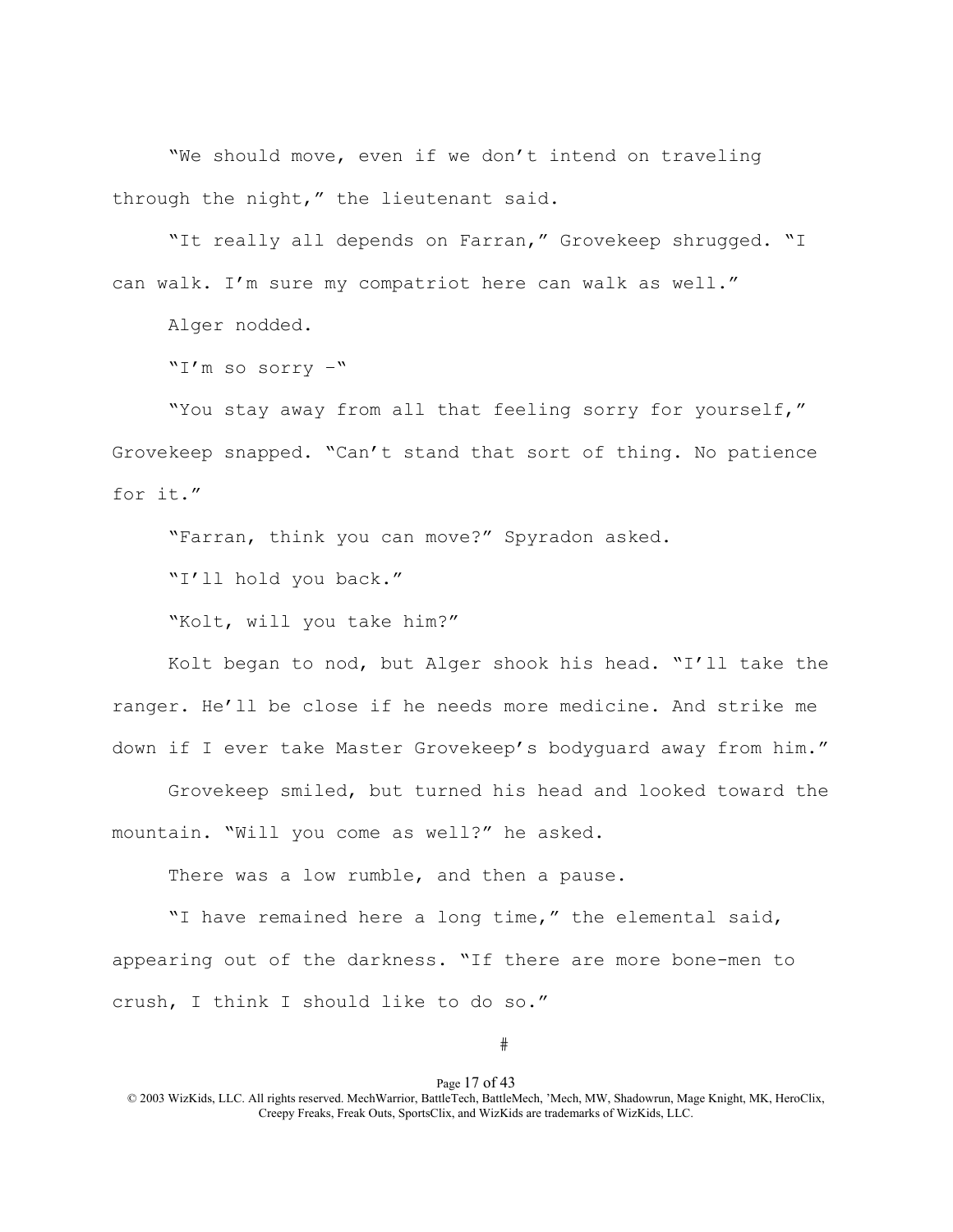They marched a few hours, back towards the northwest, and made camp when the moon was just a fingernail above the horizon. They were clear of forest and were traveling in tall, grassy plains.

It was the elemental that found a knuckle of stones to hide them and keep them from the wind, which had picked up as they'd moved away from the trees. There was a pool of water nearby, and a sound of trickling water whose source no one could find.

Alger lent his hooded cloak to Farran; Spyradon didn't want to risk a fire.

"How much longer?" Tegen asked, wrapped up in the tails of Grovekeep's robe.

"At most, three days," Spyradon replied, looking up at the stars. "I'm hoping sooner."

"Sooner it is, then," a voice said from the darkness.

Tegen had a spell just moments from leaving her lips; the elemental was on her feet and waiting.

A ranger, dressed similarly to Farran but with brighter hair, stepped into sight, his hands raised.

"No harm, I just came to see who was here," the ranger said. "I'm guessing you're Lieutenant Spyradon?"

The centaur was still suspicious. "…Yes."

### Page 18 of 43

<sup>© 2003</sup> WizKids, LLC. All rights reserved. MechWarrior, BattleTech, BattleMech, 'Mech, MW, Shadowrun, Mage Knight, MK, HeroClix, Creepy Freaks, Freak Outs, SportsClix, and WizKids are trademarks of WizKids, LLC.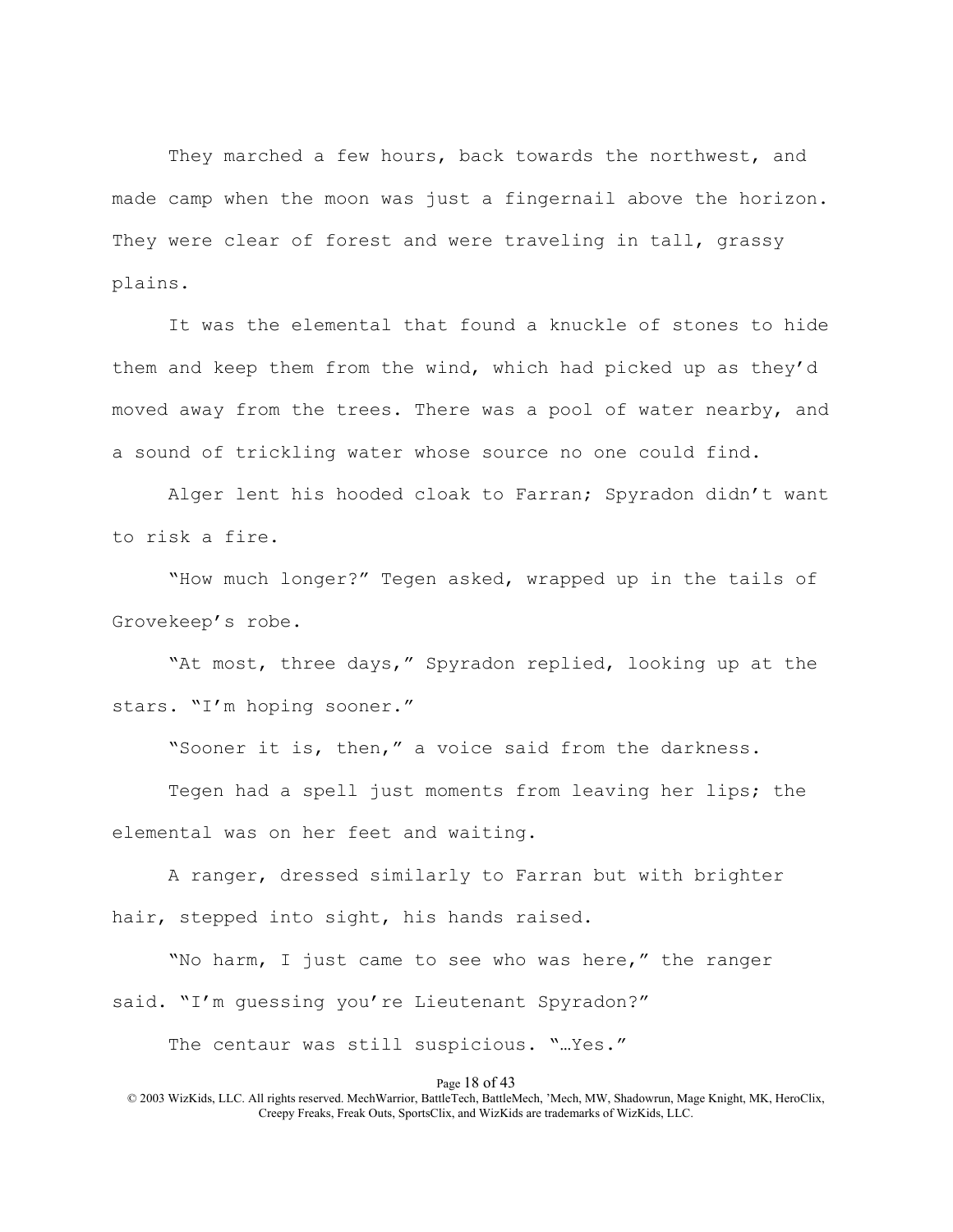"Excellent. I'm Osrin, ranger to Lord Luriel himself. If you choose, you can stay here for the night, or you can come to our camp which is less than an hour's march from here."

#

The march was actually quite a bit shorter than an hour, and fairly pleasant, even for Farran – who was slung to the back of Alger Dun. Osrin chatted with them, asked for news and gave any he had. Luriel had been doing well, holding parts of the plains against the Dark Crusade. There had been reports of new and unfamiliar Crusade troops showing up, but none had been substantiated.

That didn't make Kolt feel any better. He swore he could smell smoke on the wind, and not the kind from a campfire.

But once they reached Lurien's camp, which was bustling far more than any camp should at that hour, it was clear something was wrong.

"Osrin! Where have you – oh. Quick, go talk to Luriel, he's got a message for you to run!" a human mending priestess said, coming up to the ranger and his group.

Spyradon snorted contemptuously, glaring at the girl.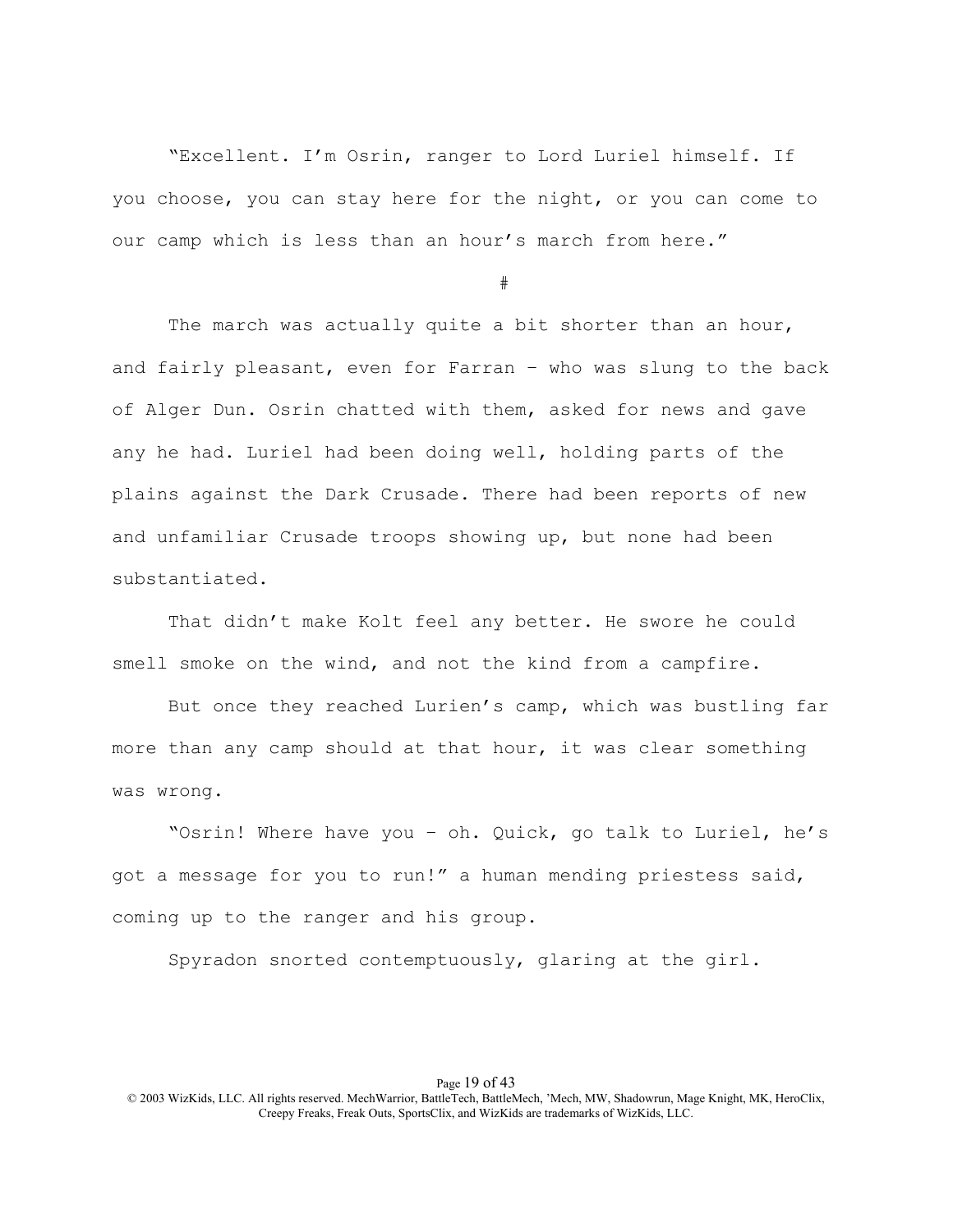Grovekeep tapped the centaur on the haunch admonishingly. "For now we're allies, remember that," he said, and approached the priestess who was about to run off again. "Lady?"

She paused midstride, long enough to make it clear she was trying to get away from Spyradon more than anything else, and bowed to Grovekeep. "Aye, Master?"

"What's all the bother?"

Chewing her lip, she looked over the warband assembled in front of her. Finally she gave in. "The Circle of Nine has called all Elemental League forces back to Roanne Valle."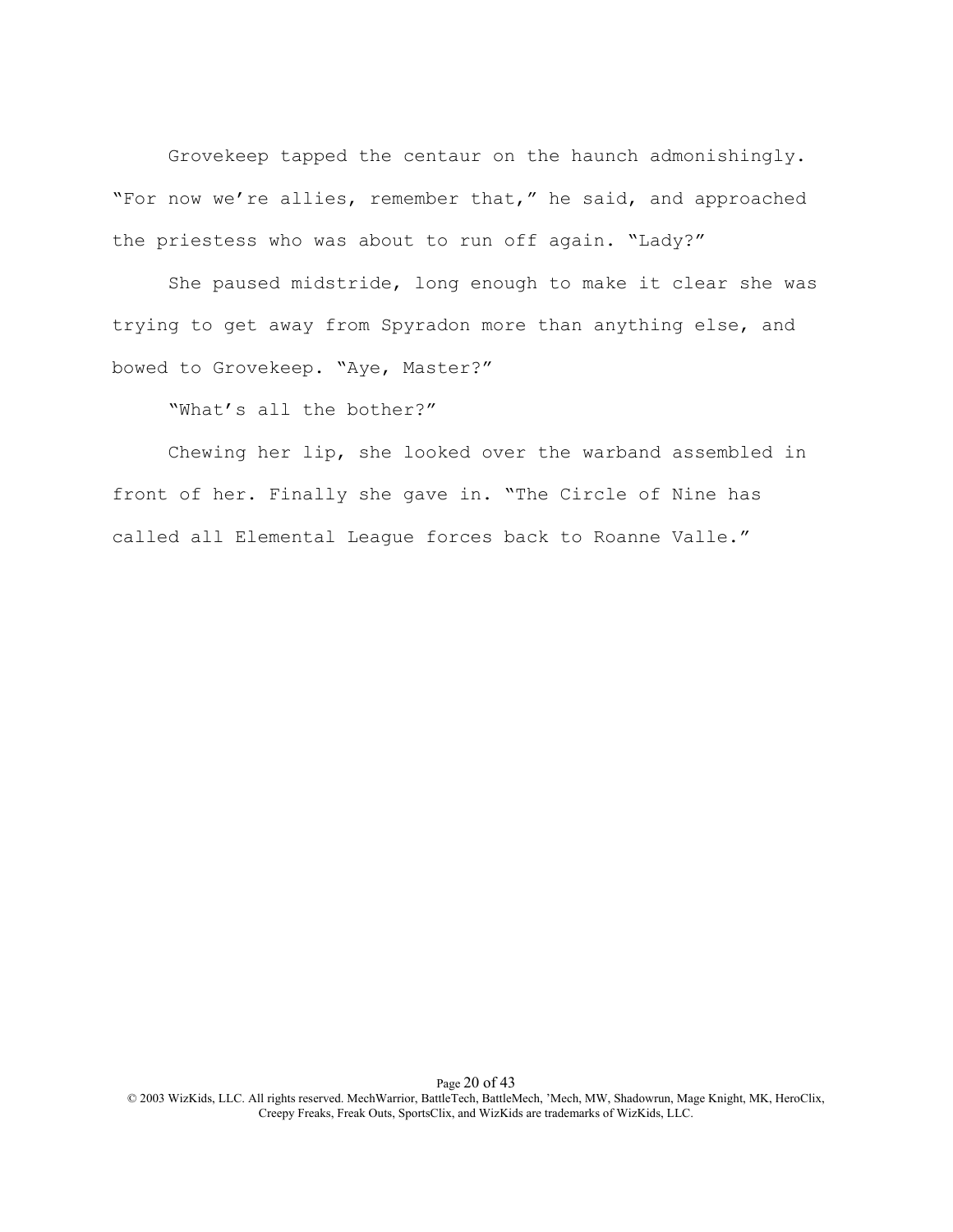# **Everything Dies** Part 2 by Lois Spangler

Spyradon reared up furiously. "We're being *what*?" he demanded, stamping up to the priestess and glowering over her. To her credit, she didn't flinch. "We just received word.

We're to retreat to the Glades, and make our stand there."

"But that leaves all the woods and plains to burn and die!" Kolt yelled, shifting angrily from hoof to hoof.

"This is terrible news," Grovekeep said. "Terrible."

"I'm not going!" Kolt said, still yelling. He was beyond furious.

"And you're sure this isn't some hoax, some trick by the Dark Crusade to make us give up what little hold we have?" Spyradon said.

The priestess looked him in the eye. "Luriel believes it's true, and if he believes it's true, then that's what I believe, too. Now, I can't make decisions for anyone around here, but I'm certain you'd be welcome to march with us. I'll get you some water while you wait."

And with that she lifted up her skirts and scurried off. "She couldn't possibly understand," Spyradon spat.

Page 21 of 43

<sup>© 2003</sup> WizKids, LLC. All rights reserved. MechWarrior, BattleTech, BattleMech, 'Mech, MW, Shadowrun, Mage Knight, MK, HeroClix, Creepy Freaks, Freak Outs, SportsClix, and WizKids are trademarks of WizKids, LLC.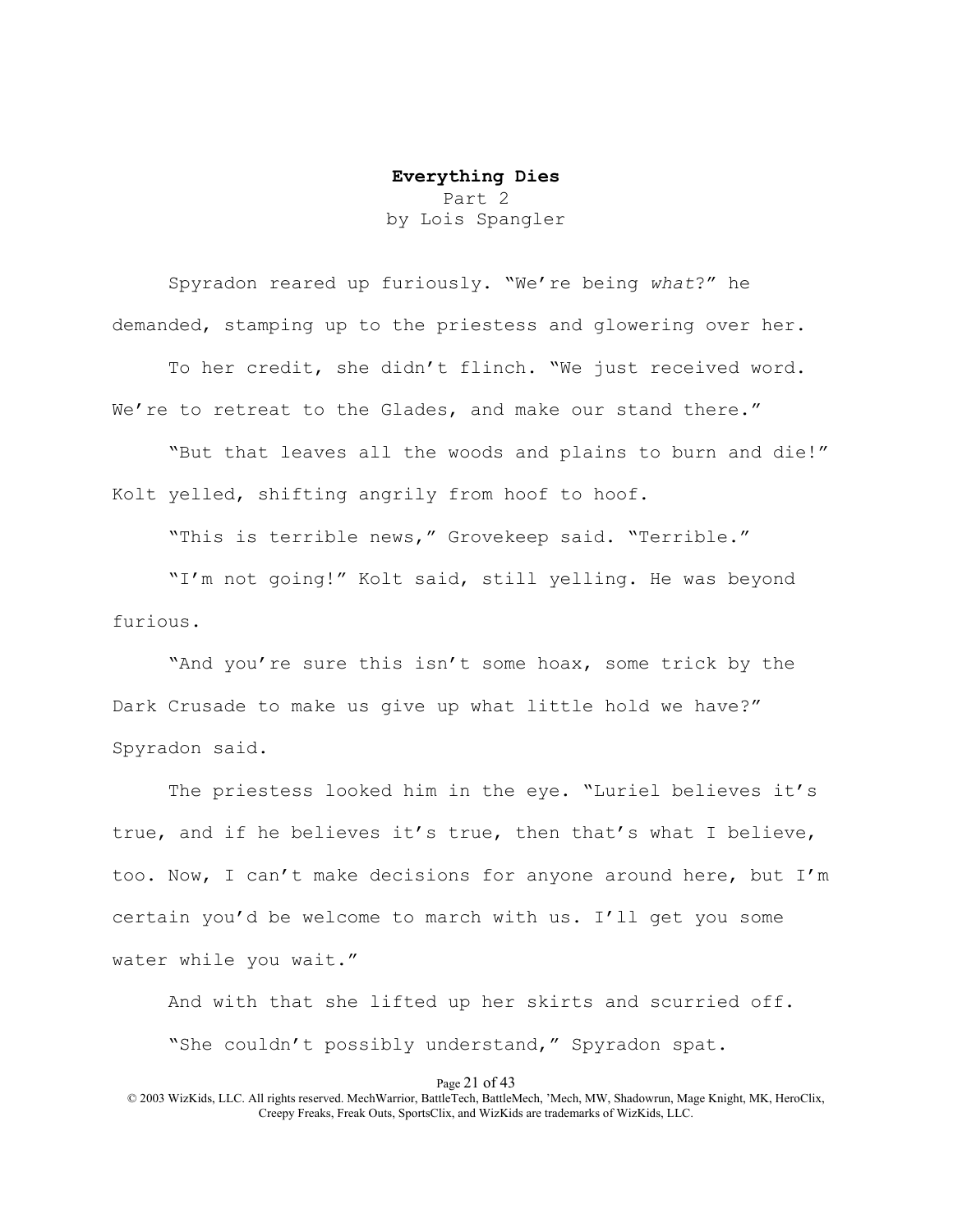"Things should never have become this dire," Grovekeep said.

"I … am not … going," Kolt insisted. "I'm not. Someone's got to stay out here and defend the woods, the grasslands, the villages. Who's going to go and tell all the people who live out there to pack it up to Roanne Valle? Is there even enough room for all of those people? And why are we down on our knees before those Crusader murderers? I'm not going!"

"Kolt, shut up," Spyradon snapped. "Shut up."

"I'm not going either," Tegen said. "I think it's wrong." Spyradon whirled to face the defiant sprite. "The Council of Nine has made its decision –"

"And the Council of Nine is nowhere near here, and like your human priestess there, doesn't always understand," Grovekeep said. "But I will go. I imagine the end will be the same here as it is there."

"That's no way to talk, old friend," Alger said. "You sound like you've already given up."

Grovekeep shook his head. "Lieutenant. I'm with you, as long as you're on your way to the Keep."

"You can't be serious!" Kolt cried. "You, of all people!"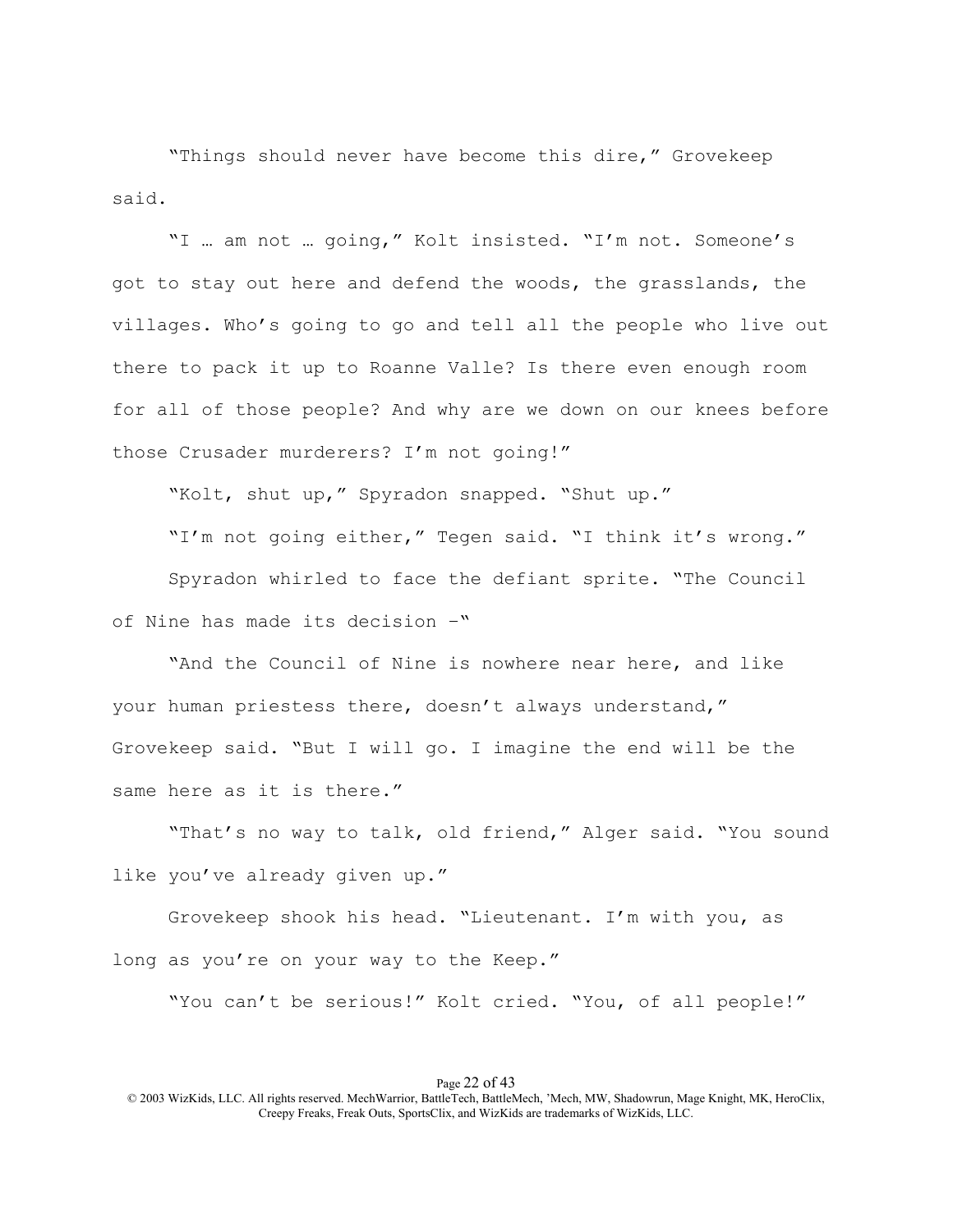"No, no, he's not," Farran said weakly from behind Alger. "I'm the one who's going with the lieutenant. I'm no good for running around like I used to be. A bit of clout shooting would suit me fine, for a change."

"Are *you* going, Spyradon?" Kolt demanded.

The centaur regarded his warband, looking them in the eyes. He dug a hoof in the ground, arms crossed.

"It's treason," he said quietly.

"Staying here is treason?!" Kolt retorted. "Are you kidding me?"

"You never were one for rank," Spyradon said grimly. "But

I've had enough of your insubordination."

"Then I quit!"

Spyradon rolled his eyes. "You can't quit," he said simply. "You just come with me."

"No."

"If the Council of Nine says it must be done, then they know something we don't."

"Then why don't they tell us?"

"Because we may not need to know. All we need to know is that we're needed in the Keep. End of story. Now let's go."

"Even Master Grovekeep thinks it's a bad idea!"

Page 23 of 43

© 2003 WizKids, LLC. All rights reserved. MechWarrior, BattleTech, BattleMech, 'Mech, MW, Shadowrun, Mage Knight, MK, HeroClix, Creepy Freaks, Freak Outs, SportsClix, and WizKids are trademarks of WizKids, LLC.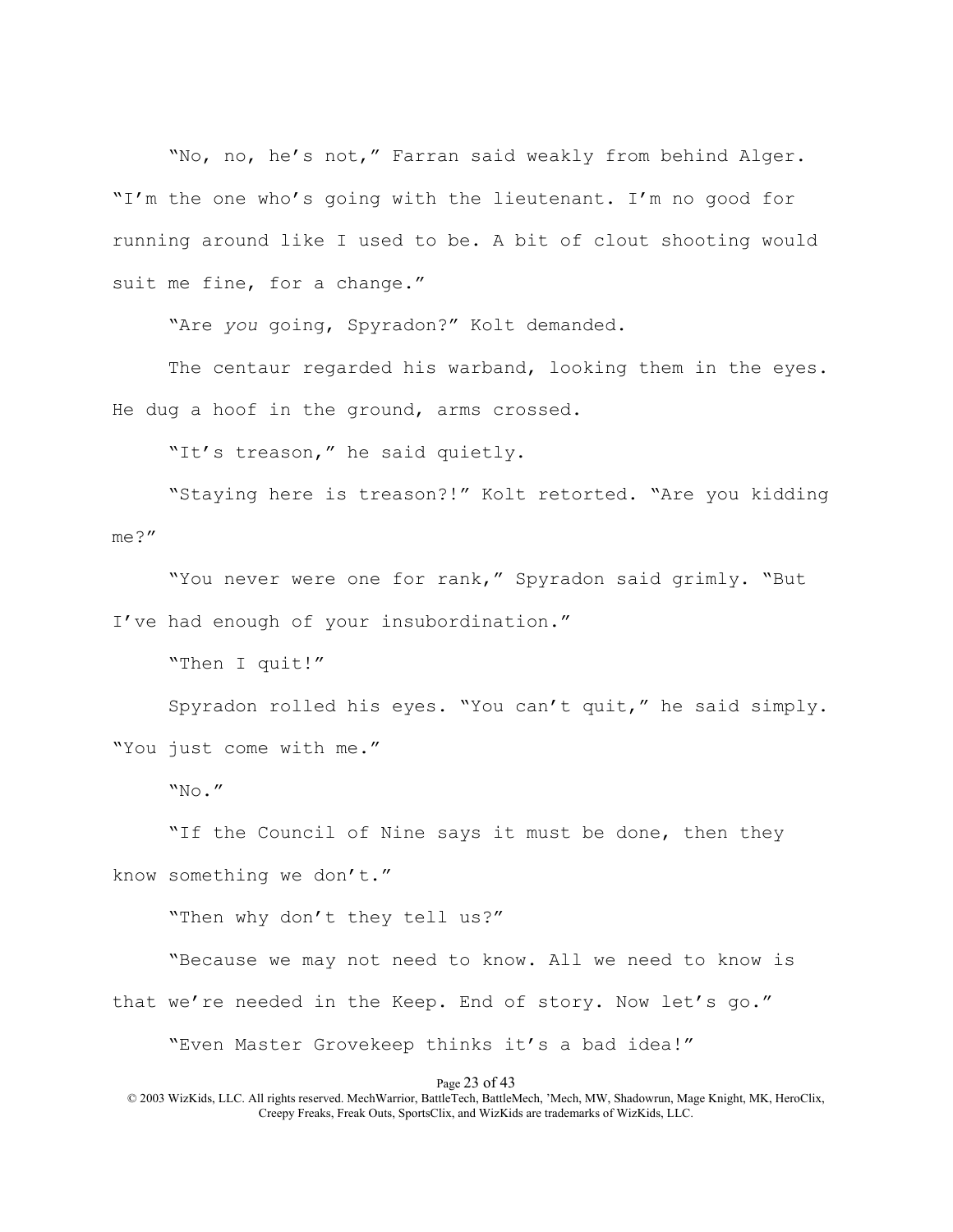"But he's been around long enough to know than an order's an order! You're a part of the League, now act like it! –Begging your pardon, Master."

"No, no, you're doing quite fine," the priest said. "Carry on."

"So let's go then," Spyradon ordered.

"I think the young centaur makes more sense than you," Alger said, leaning on his staff. "But I think Farran makes sense, too. Here, commander. I give you to him. He should travel well, if you can find a cart for him to ride."

"You can't do this to me. You can't do this to the League," Spyradon pleaded. "This isn't a child's game, where you change the rules to suit you! This is life, and this is war! All our lives depend upon this!"

"Mine sure does," Farran said as Alger gently set him on the ground.

The ranger put an arm around Spyradon, but the centaur didn't protest.

"Please," Spyradon added. "Please."

"I can't," Kolt said simply. "And I wish you wouldn't, either. I'm leaving. Whoever wants to can come with me. I'd be glad to have the help. But I'll do this alone if I have to."

Page 24 of 43

<sup>© 2003</sup> WizKids, LLC. All rights reserved. MechWarrior, BattleTech, BattleMech, 'Mech, MW, Shadowrun, Mage Knight, MK, HeroClix, Creepy Freaks, Freak Outs, SportsClix, and WizKids are trademarks of WizKids, LLC.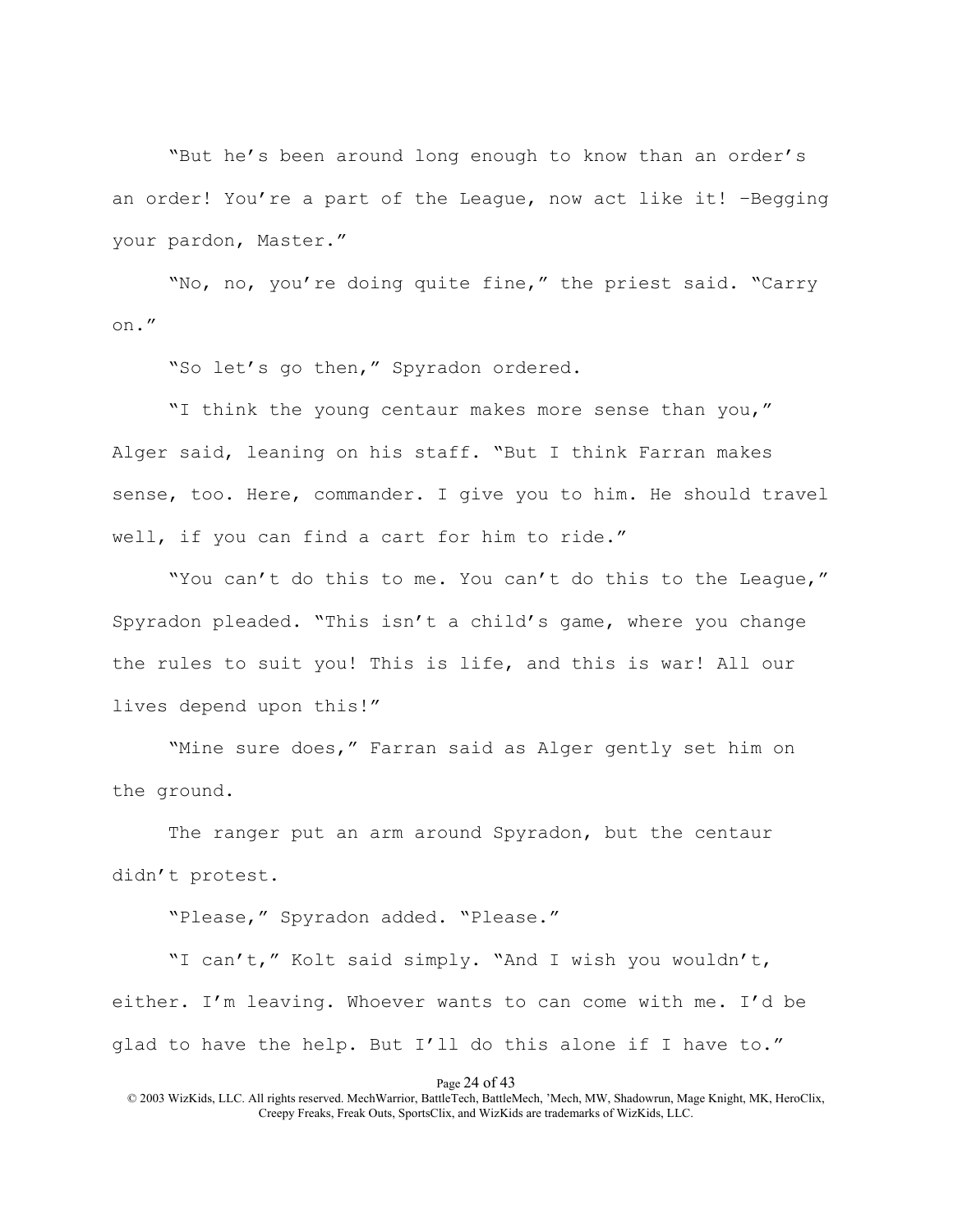"I already said I was coming," Tegen said.

"I know, I know, I'm just making a point."

"Right," she nodded. "So, then, who's coming with us?"

Alger yawned, knocked a little clay off his foot, and somehow ended up standing just this much closer to Kolt than to Spyradon. Grovekeep sighed, shook his head.

"I'm sorry, Lieutenant. I didn't leave Roanne Valle just to end up hiding right back there again."

The accusation of cowardice stung. "And you?" Spyradon said wearily, looking to the elemental.

"I did not agree to walk to defend a vale I have never seen, magnificent as it may be. I walk to defend the Land herself, and I walk with the one who called me. I remain with the young centaur and the priest."

There was a moment of silence, punctuated by the sounds of a camp being dismantled.

"I will probably never see you again," Spyradon said quietly. "May the Land grant you Her Grace."

"And you as well," Grovekeep said. "Now go. Tell 'em we ran off without you."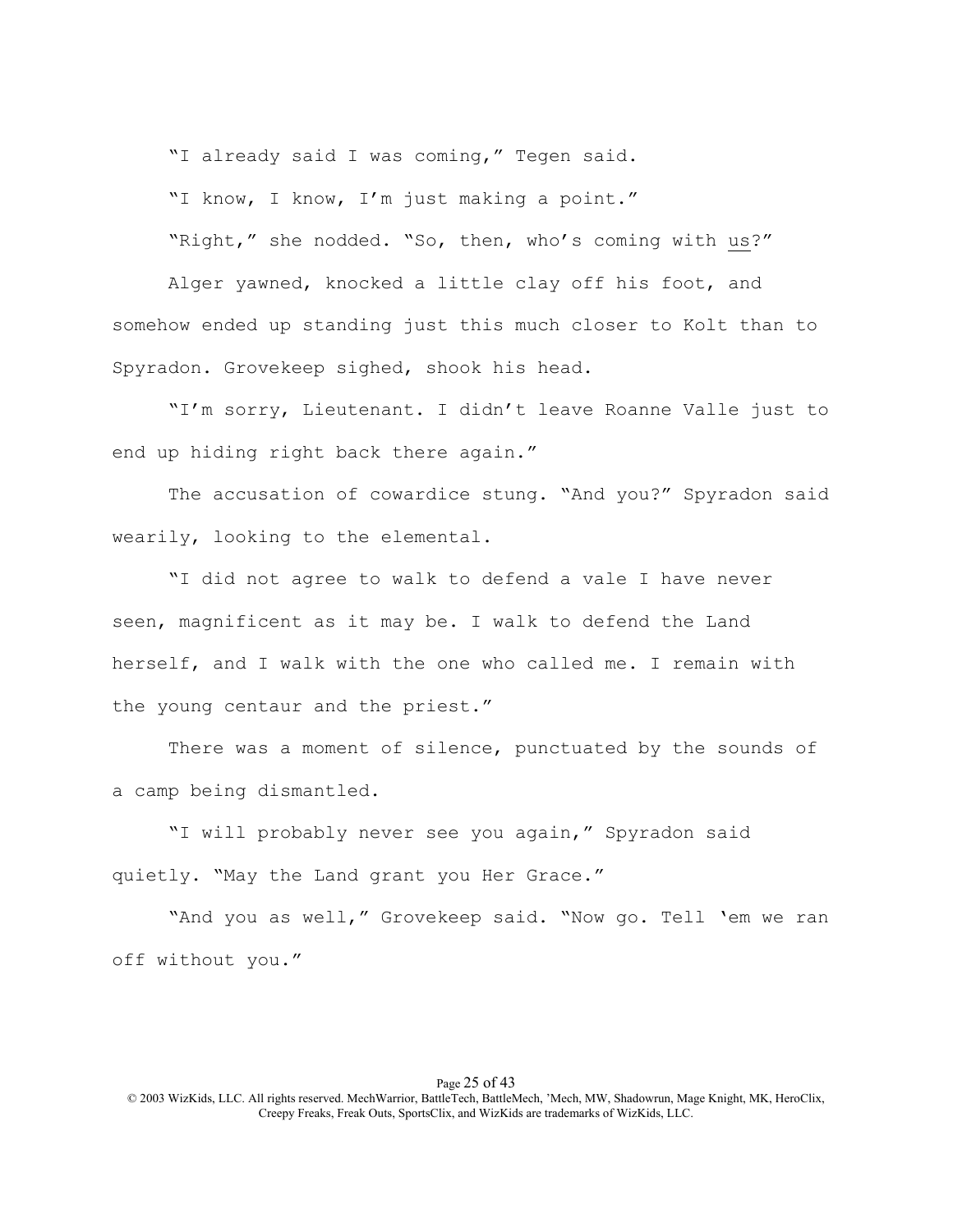Farran waved, and Tegen flitted over to kiss him goodbye. She made to return to Kolt, but she hesitated and gave Spyradon a kiss, too.

"No hard feelings, okay?" she said, and the lieutenant stood at the edge of camp, watching his warband walk off into the night without him.

#

"So what's our plan?" Kolt said as the light of morning warmed the sky.

"Sleep," Tegen pleaded.

"You've been asleep in my saddlebags," Kolt admonished.

"Nuh-uh. I've been scouting ahead," she yawned. "I wish Farran could have come with us."

"Yeah, well I wish a lot of things, too. But what we have to do is make ourselves really useful. We have to stop the Dark Crusade wherever we can."

"We can conscript," Grovekeep said.

"We should see what is around us right now. That will help us plan. If there are Crusaders trailing Luriel and his men, we will stop the enemy from its chase. If there are villages in the way of the advancing enemy army, we move them out, or help them defend," Alger said.

#### Page 26 of 43

© 2003 WizKids, LLC. All rights reserved. MechWarrior, BattleTech, BattleMech, 'Mech, MW, Shadowrun, Mage Knight, MK, HeroClix, Creepy Freaks, Freak Outs, SportsClix, and WizKids are trademarks of WizKids, LLC.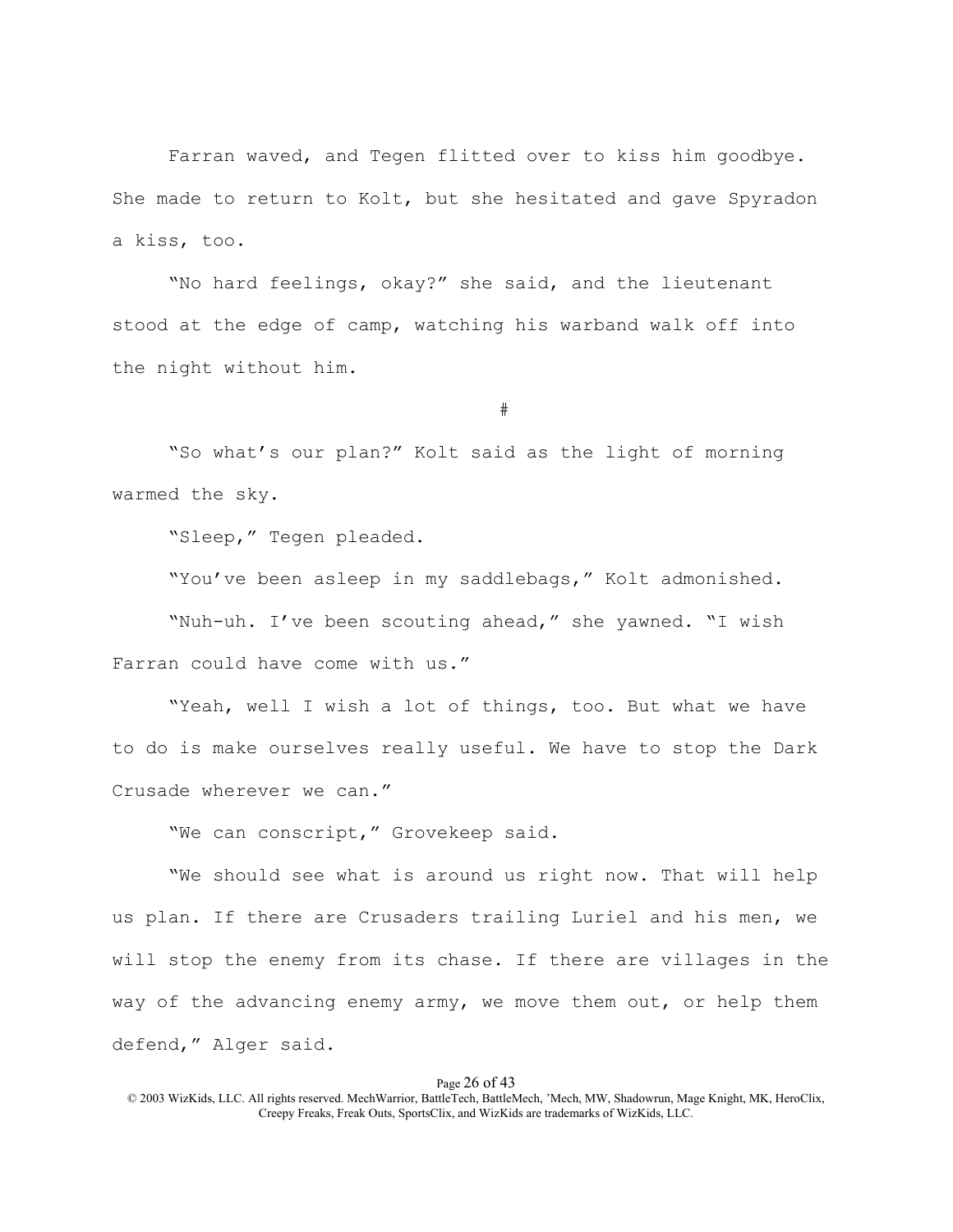"I like his idea better," Grovekeep answered.

"The little one has reason," the elemental said. "You are all tired from an endless night of travel. Rest. I will watch." "You sure?" Kolt asked.

"Of course."

Kolt nodded. He hesitated a moment, then turned back to the elemental. "I mean, not to be rude, but what can we call you?"

"Call me?"

"Yeah."

"You mean a name."

"Yes."

"You could never speak my name. Even your priest has difficulty with it."

"Then how about something else?"

The elemental pondered the idea. "What would you call me?" "Whatever you'd like," Kolt answered.

"This," she said, pointing at the rockier parts of her arm,

"what do you call this stone?"

Kolt looked over to his two experts, the elemental priest and the medicine troll.

"Shale," the troll said.

"Shale," the priest agreed.

### Page 27 of 43

© 2003 WizKids, LLC. All rights reserved. MechWarrior, BattleTech, BattleMech, 'Mech, MW, Shadowrun, Mage Knight, MK, HeroClix, Creepy Freaks, Freak Outs, SportsClix, and WizKids are trademarks of WizKids, LLC.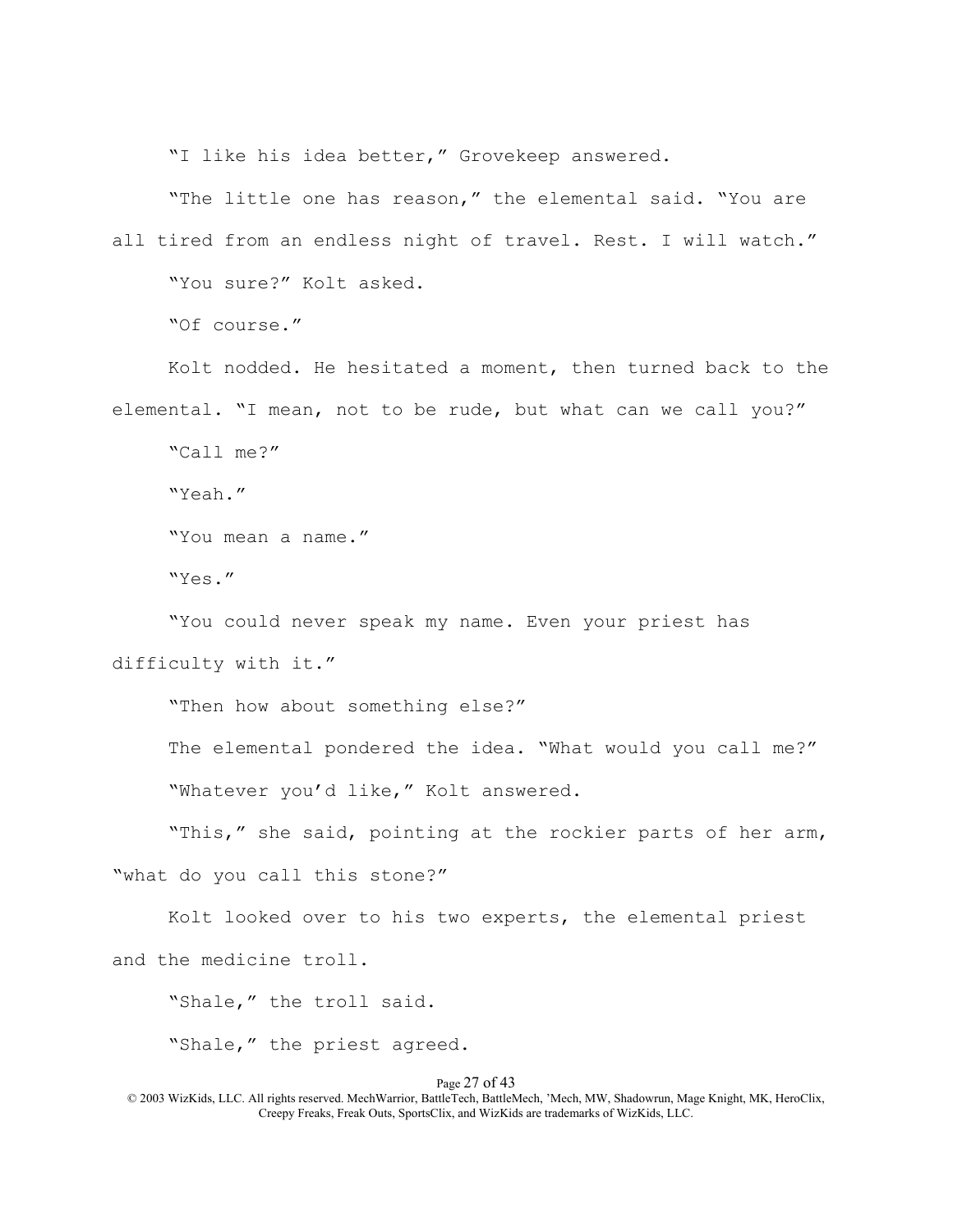The elemental thought on this for a moment. "Then call me that."

"Shale?" Kolt asked.

"Yes."

"Okay. I'm going to go with Shale's plan of letting us sleep while she keeps watch. Are we all agreed?"

The others agreed in their own fashion, and it took no time for them to fall asleep.

#

The next few days were a whirlwind of travel and chase; small warbands of Dark Crusaders were everywhere, from scouting parties to larger forces. Though Kolt wanted to go in immediately and take them out, Alger cautioned that it might be more beneficial to wait and watch, and see if any patterns emerged. Just because they'd refused to go to Roanne Valle as the Council asked didn't mean they had abandoned the cause. Any intelligence was good intelligence, especially when it came to Dark Crusader secrets.

Sure enough, in time, it was clear that Crusader units were gathering into a long marching formation, making its way southeast, presumably to Roanne Valle. Elementalists generally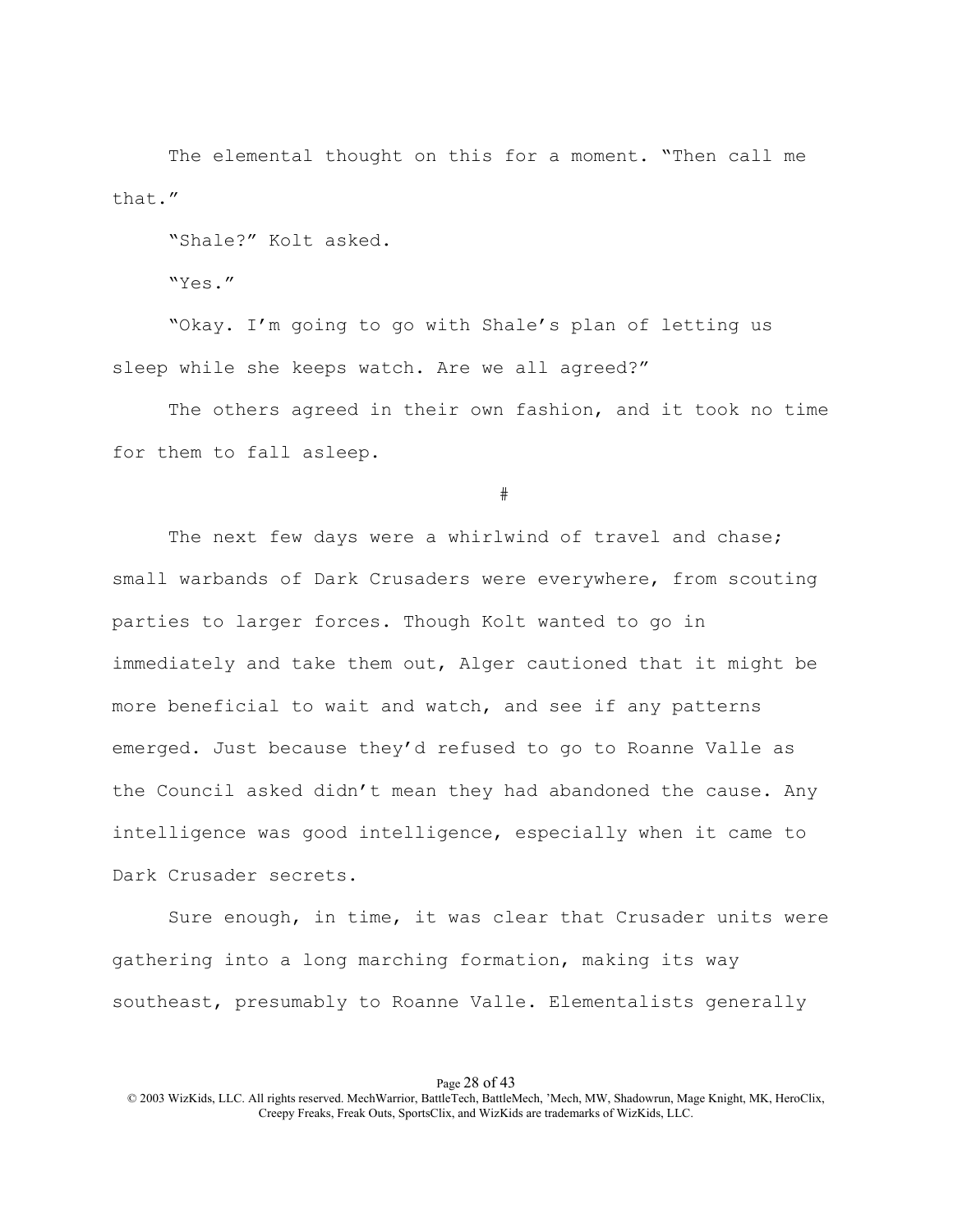thought that the Dark Crusade would try to eliminate them first, before trying to take on any other faction.

"So, now, what's the plan?" Tegen asked. She was tired of spying.

"Well, I think what we can do is hit them fast and hard, and then run away," Kolt answered.

"If that's all, we should have been doing that from the start," Grovekeep said.

"And make them more secretive by alerting them to our presence? Hardly," Alger answered.

"They're secretive enough anyway, I doubt we'd see a difference."

"They gouge the Land as they walk. I favor any plan that attempts to stop them," Shale said.

"There's not enough of us to go head-on," Tegen said.

"Then there's nothing else to do but hit and run. Come on, we'll try it once, see how it works. If it doesn't, then we try something else," Kolt replied.

"If it doesn't work, I'm thinking we may not get another chance," Grovekeep warned. "Let's start looking for a good target."

### Page 29 of 43

<sup>© 2003</sup> WizKids, LLC. All rights reserved. MechWarrior, BattleTech, BattleMech, 'Mech, MW, Shadowrun, Mage Knight, MK, HeroClix, Creepy Freaks, Freak Outs, SportsClix, and WizKids are trademarks of WizKids, LLC.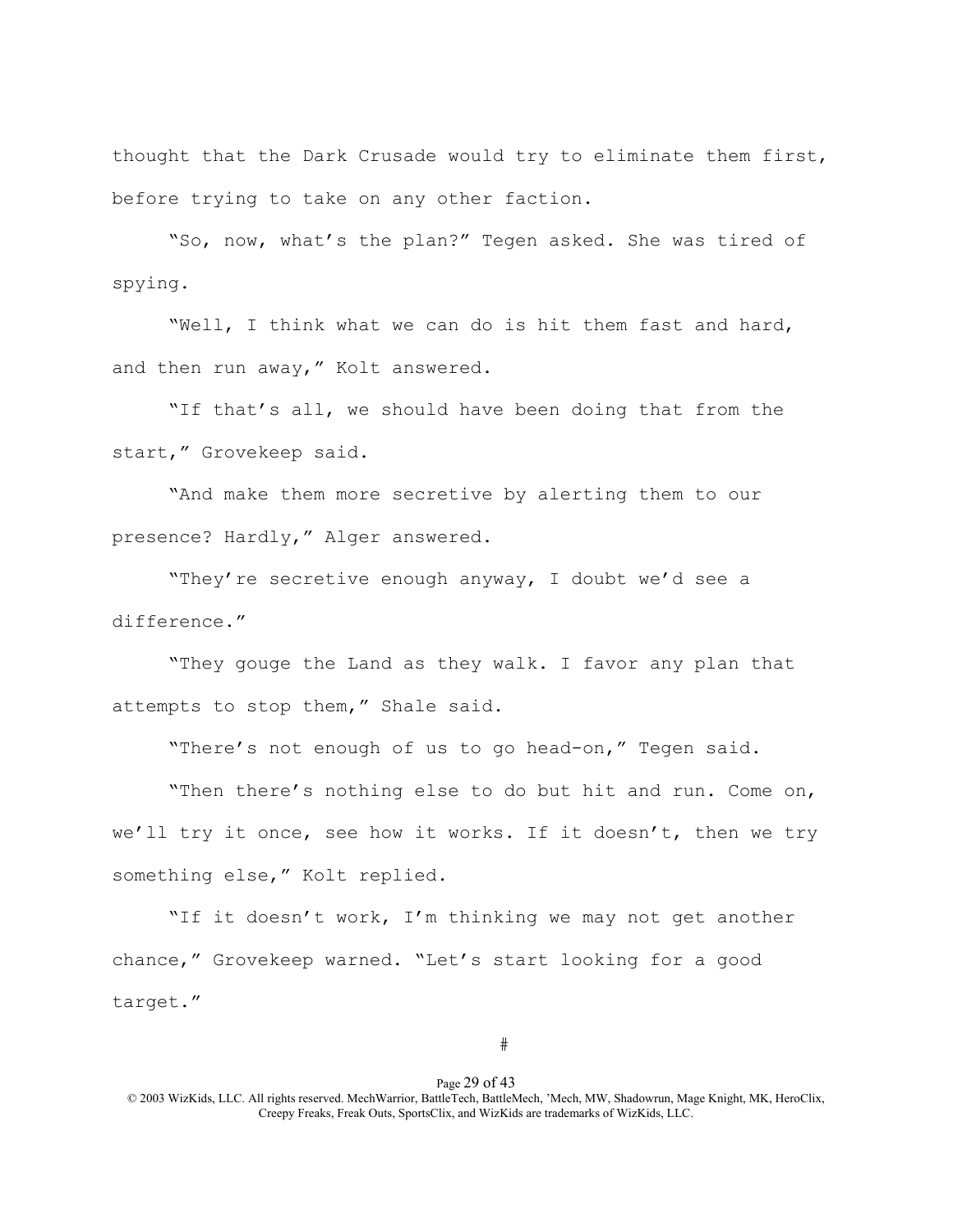Kolt charged out of the forest like a … well, like a centaur bent on killing something. Alger was already out in the clearing, hewing away at Crusaders with his staff-club, muttering what must have been war chants under his breath. On the opposite side were Tegen and Grovekeep, who made sure the little sprite stayed out of harm's way while firing off rooting spells.

Shale just … tore things apart.

"They're just zombies!" Tegen called. "Just zombies!"

Well. That explained the stench. Nevertheless, Kolt carried on with his trampling and impaling – *might as well finish a job you start*, he mused.

"This is kind of a waste of effort, isn't it?" Tegen added.

"Nope," Kolt replied. "Taking out a resource is taking out a resource."

Suddenly a Necromancer appeared from the woods, looking irritated, then confused, then terrified. He spun on his heel and ran, crying out, but didn't get far before Alger smashed him into the ground. The Necromancer made a little groan, raised a quivering hand, and Alger answered that with his foot on the Crusader's head.

"They'll notice him gone, before long," Grovekeep warned.

Page 30 of 43

<sup>© 2003</sup> WizKids, LLC. All rights reserved. MechWarrior, BattleTech, BattleMech, 'Mech, MW, Shadowrun, Mage Knight, MK, HeroClix, Creepy Freaks, Freak Outs, SportsClix, and WizKids are trademarks of WizKids, LLC.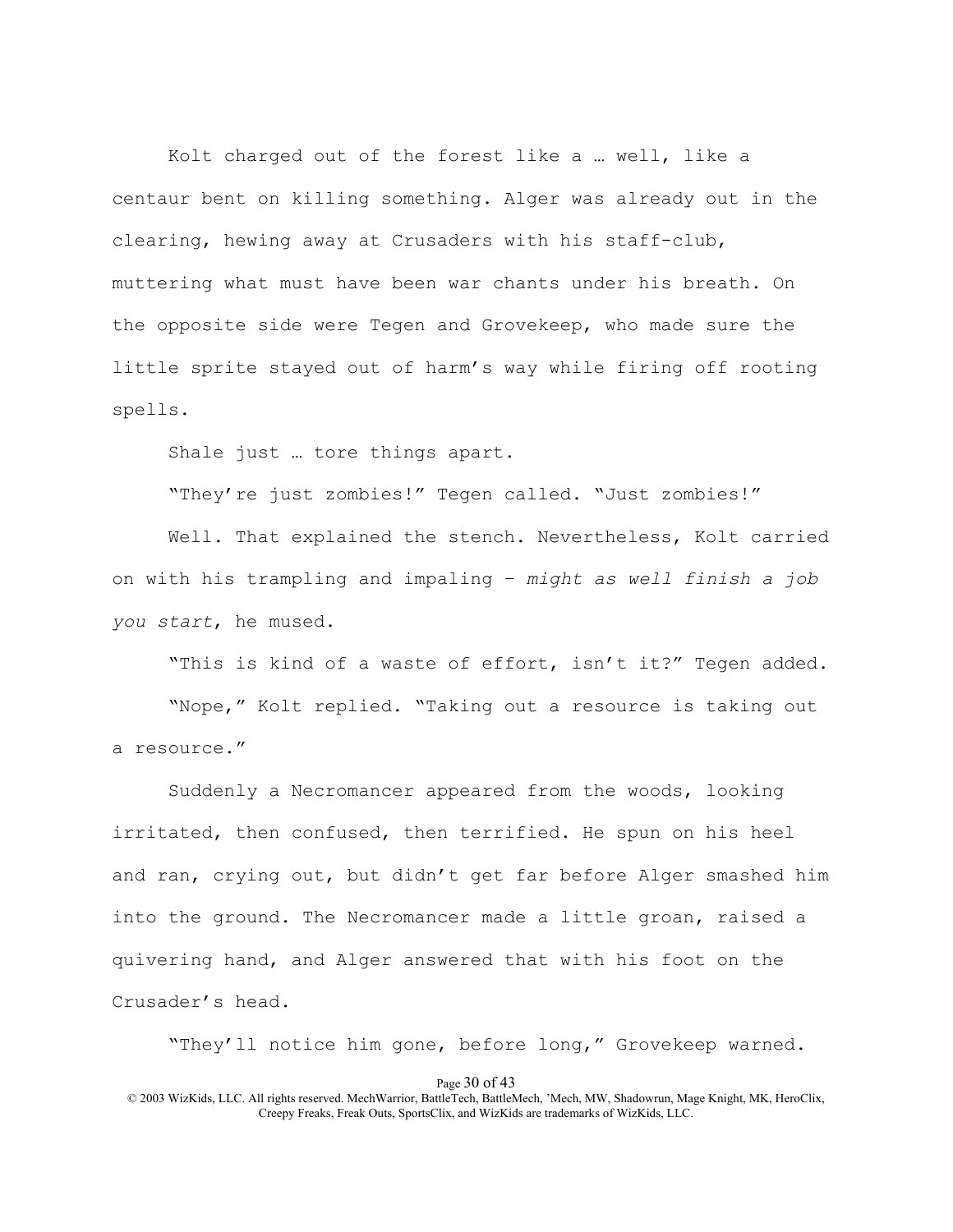"Are we all done?" Kolt asked, surveying the carnage.

"I am tired of killing dead things," Alger said irritably. "Even this little thing is not enough to make me feel better." The troll twisted his toe into the mash of the Necromancer's head, then shook gore off his foot before he made his way to Kolt.

"Okay, let's go, then," Kolt said, and waved everyone off into the trees again, away from the overwhelming stench of decay.

"I want to find another one of those bone creatures to grind again," Shale said, raising her hands to the sun for a moment.

"Let's argue about this while we walk faster," Kolt said. "Who knows who heard that guy."

The rest silently agreed, and they walked for a while in the woods, catching sight of old Crusader camps, smoldering villages, and burnt trees.

"This is what we should be stopping," Tegen said, as they came out into the open space of what used to be a tiny village. "We need to stop wasting our time on Crusader footsoldiers. Killing zombies and bloodsuckers will only go so far."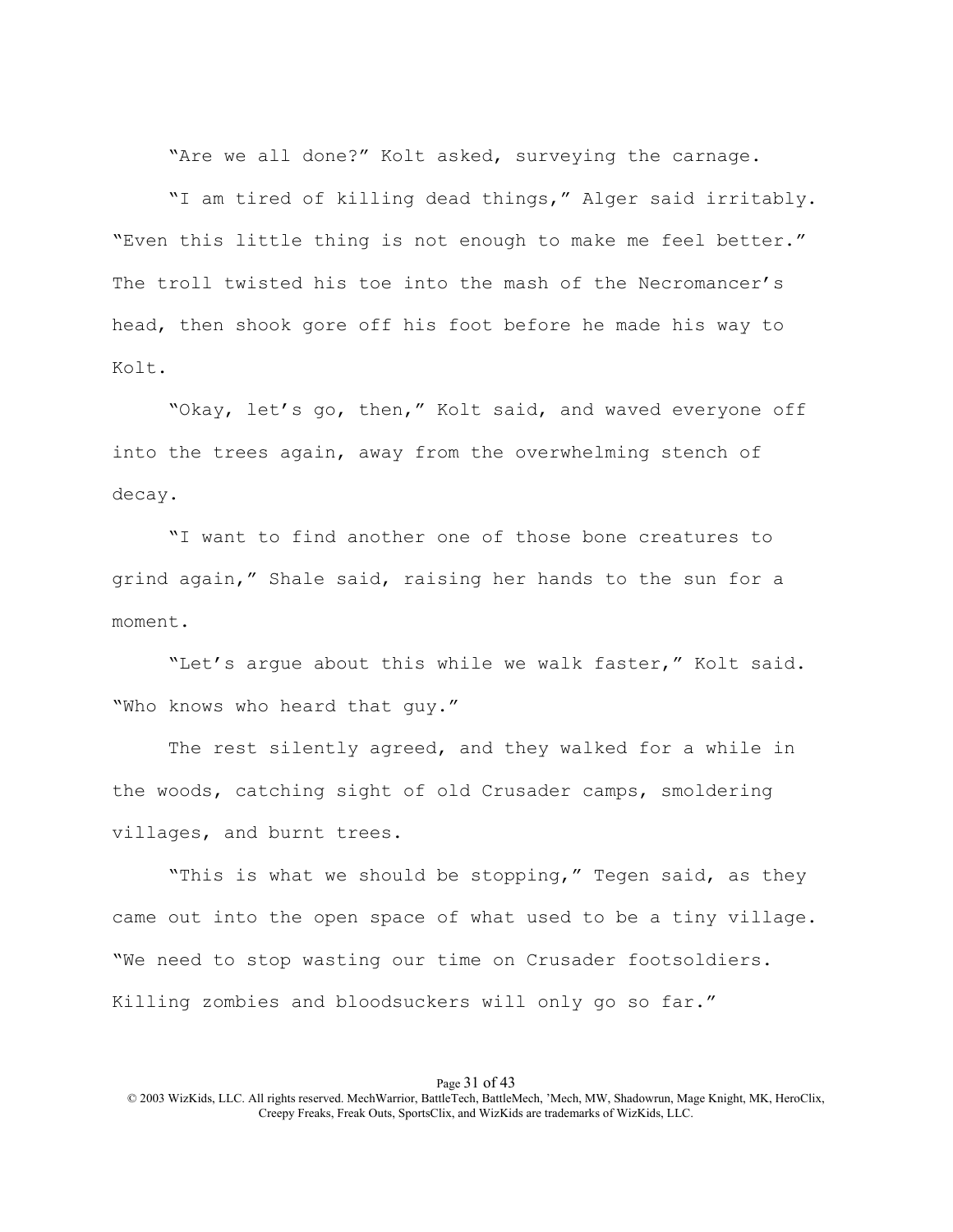She flitted around the smoldering ruins, looking into what used to be kitchens, common rooms, sleeping spaces. It wasn't enough that the Crusade torch everything they found; they also came in and demolished these houses, shattering walls, doors, windows. Even beds were reduced to splinters before being put to flame.

"These people were lucky. They fled before the Crusaders arrived," Alger said.

"Lucky? Where are they now?" Kolt said, turning to the troll.

"Not here. But these are people of the Land. They can survive."

"Not with necromantic armies all over the place!"

"Then let's find them and get them to safety," Tegen said. "Right, Master Grovekeep?"

The priest looked over to her and nodded. "We should," he said. "We should."

The troll put his hand on the elf's shoulder and the two walked off to converse alone.

"I feel like we're falling apart," Kolt said.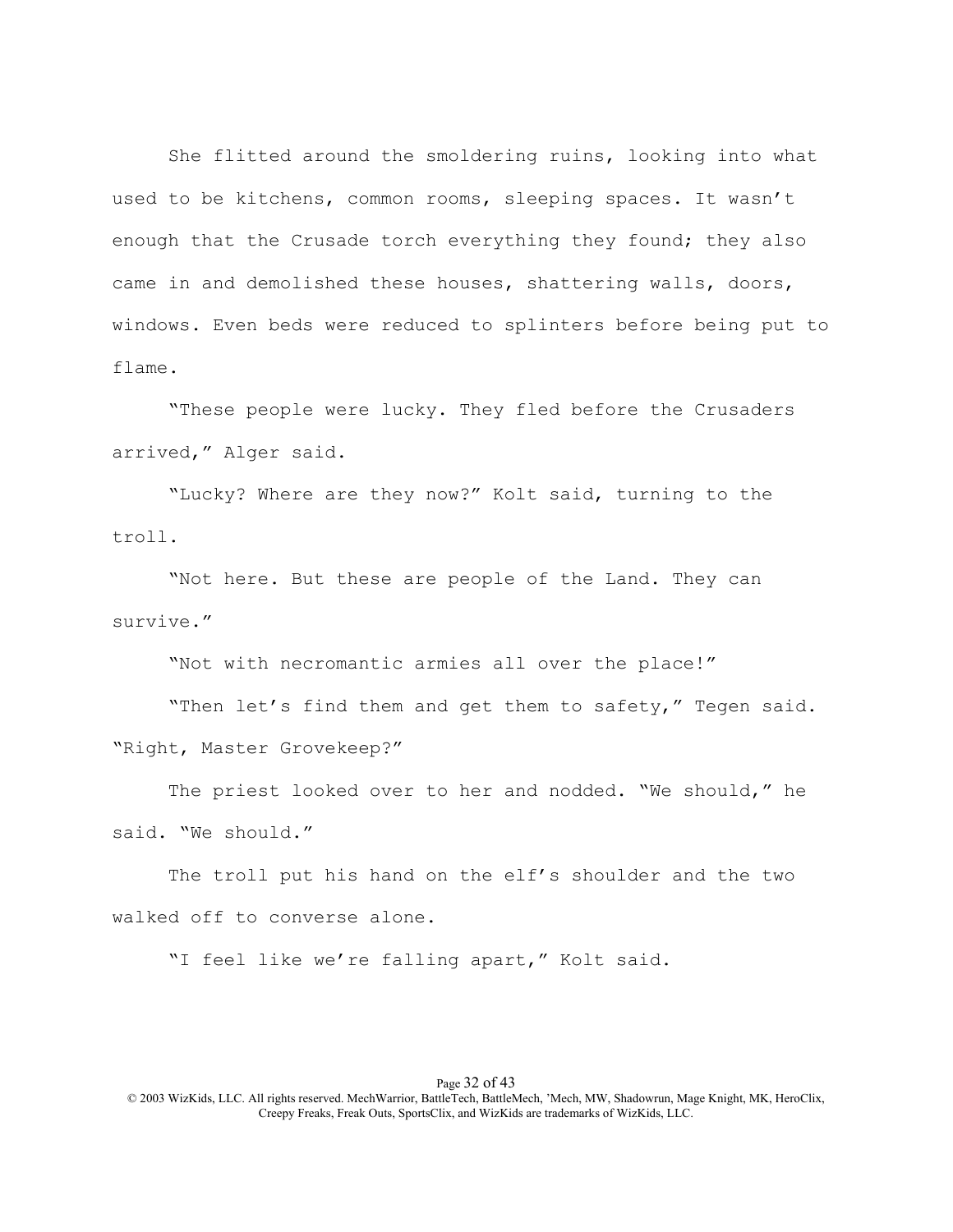"It is because you think too much," Shale said, arms crossed. "All of you do. The matter is simple: defend the Land. There are no other questions."

There was something terribly soul-crushing about the entire scene, Kolt realized. Tegen was scolding him; Shale had a clarity he could only hope to possess. And the two elders of the party were off talking to one another, and it was clear that Master Grovekeep was nothing if not demoralized.

"He looks terrible," Tegen whispered. She was watching the same thing Kolt was.

"He looks hopeless," Kolt replied.

"I wonder what happened to him."

"I hope it doesn't happen to me."

Tegen shot him a look, but it was clear he regretted his words the moment he said them. But by that time, Alger and Grovekeep were walking back to the rest of the group, the troll laughing heartily, the elf smiling just enough for it to be genuine.

"Master? Are you all right?" Kolt asked. He couldn't help himself.

"I've seen better days," the priest shrugged. "I'll see some more."

## Page 33 of 43

<sup>© 2003</sup> WizKids, LLC. All rights reserved. MechWarrior, BattleTech, BattleMech, 'Mech, MW, Shadowrun, Mage Knight, MK, HeroClix, Creepy Freaks, Freak Outs, SportsClix, and WizKids are trademarks of WizKids, LLC.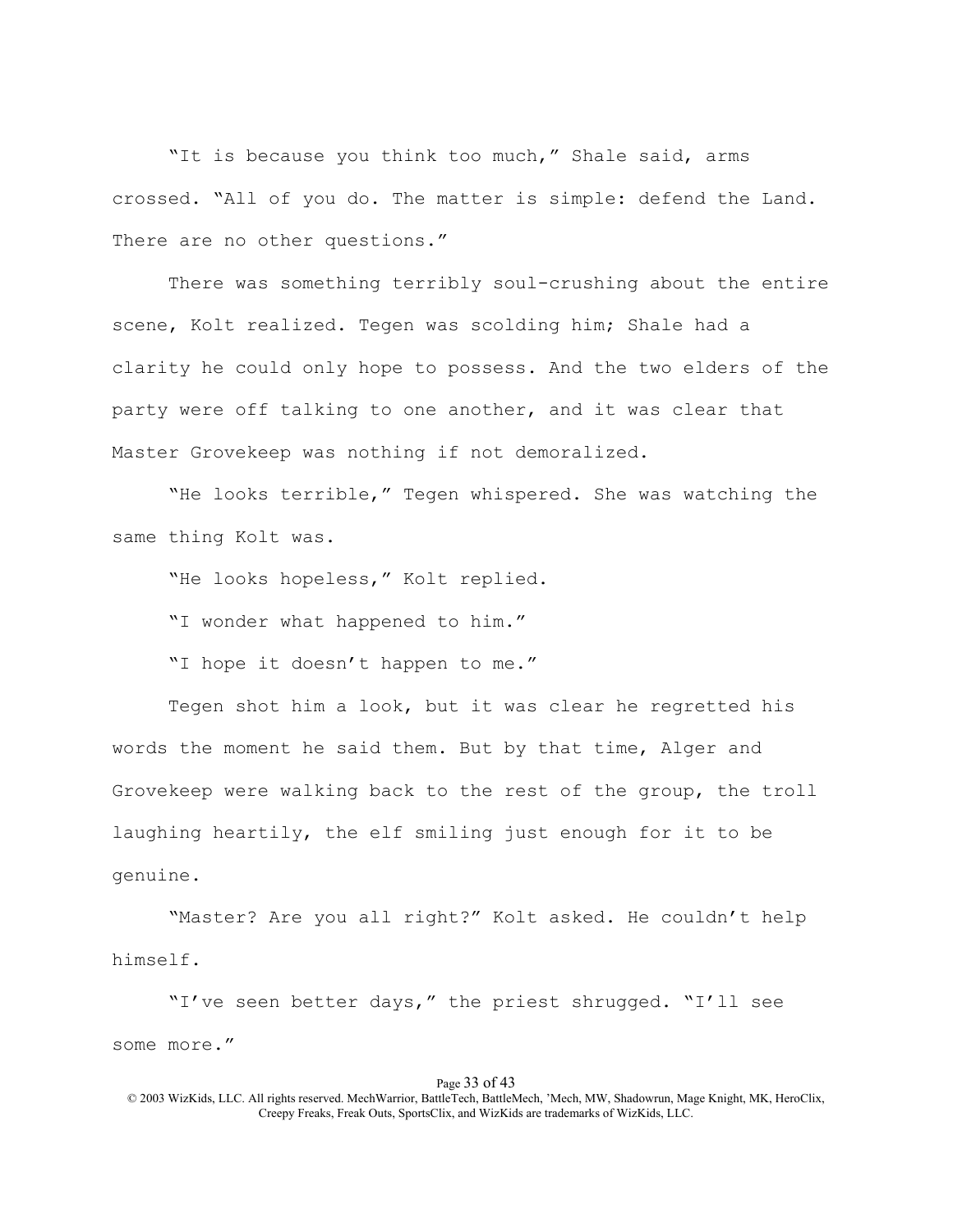"We should track the villagers, see how they have fared," Alger said.

"I think we should, Kolt agreed.

"I wish we had Farran," Tegen sighed. "I hope they made it home okay."

"I'm certain they did," Alger said. "You shouldn't worry."

"Stop—" Shale said. They all turned to look at her. "Do you hear it?"

They all tried listening, but even Grovekeep couldn't pick out what she was hearing.

"Feet. Many of them. Moving … in the north," she said. "Villagers?" Tegen asked.

"The fires are much too old," Grovekeep answered. "And they'd be walking the wrong way."

"If she hears feet, chances are they're walking in time," Kolt said.

"Good point, boy. Let's get ourselves hidden," the priest said, and they faded into the trees, hiding from the clearing and from the sound to the south. They waited a long time, and all the while the sound got louder. Because once they sat themselves down in the forest, keeping quiet, sounds suddenly came alive. The flight of a thrush was enough to startle.

Page 34 of 43

<sup>© 2003</sup> WizKids, LLC. All rights reserved. MechWarrior, BattleTech, BattleMech, 'Mech, MW, Shadowrun, Mage Knight, MK, HeroClix, Creepy Freaks, Freak Outs, SportsClix, and WizKids are trademarks of WizKids, LLC.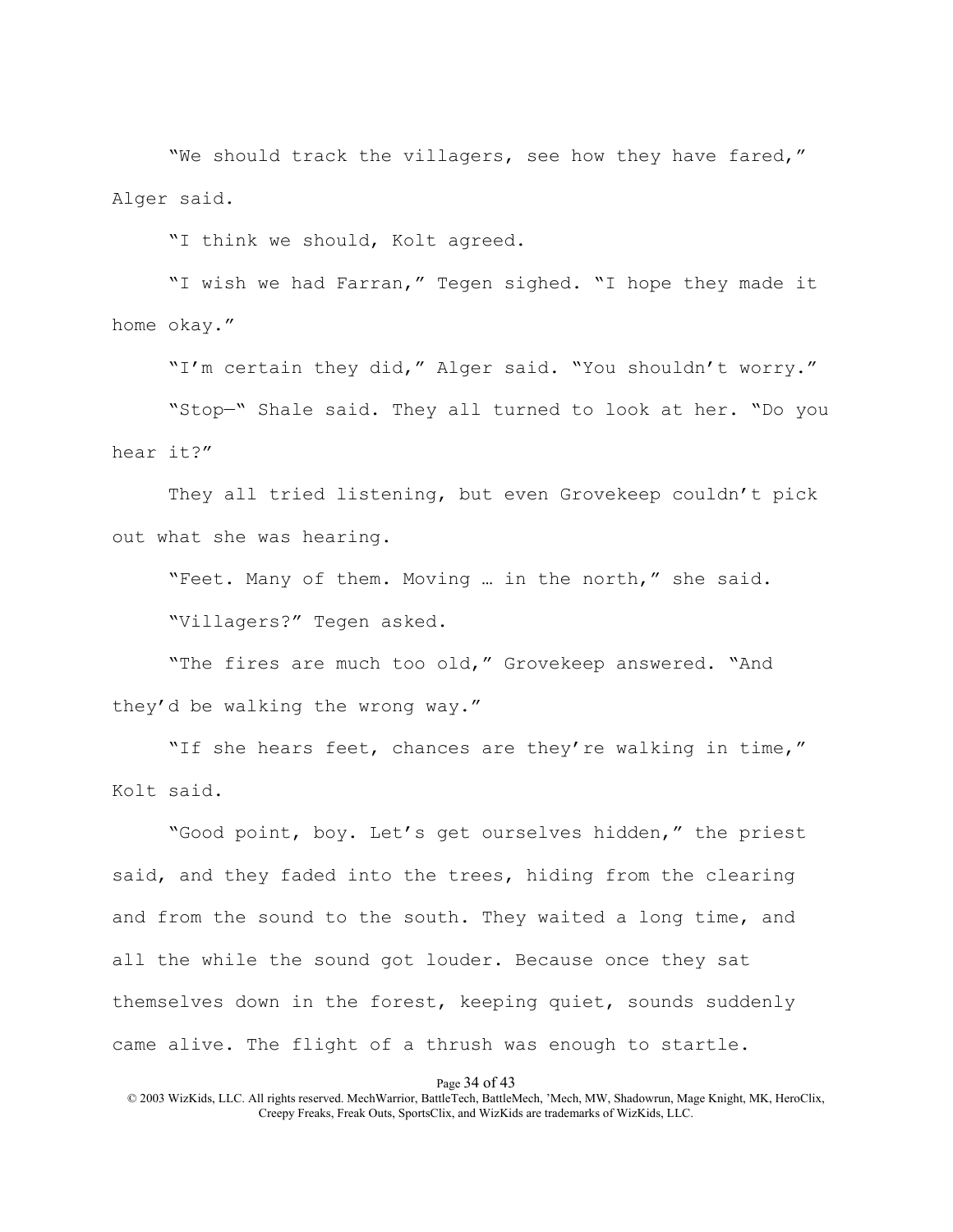Tegen squelched a shriek, but she pointed madly towards the northeast.

It was hard to see at first, through the trees and underbrush. But there was enough black leather, bare flesh, and glinting metal to know the Crusade was around. They moved unnaturally quietly; their metal trappings made little noise, their feet making the only sound. They drifted like ghosts through the forest. Alger had to keep a hand on Shale to prevent her from chasing after the enemy.

The procession lasted a while, but certainly not as long as Kolt thought it did. He knew that for fact, but it was still terrifying. By his count, nearly a hundred warriors had passed by. A hundred!

"That is some serious trouble!" Tegen hissed.

Grovekeep waved at her to be quiet.

Kolt moved slowly, keeping his hooves silent on the loam like he'd seen Spyradon do. Grovekeep waved furiously at him to stop moving.

There was a snap of a twig; Shale twisted around to see what was behind them.

And then the bullets flew.

# Page 35 of 43

<sup>© 2003</sup> WizKids, LLC. All rights reserved. MechWarrior, BattleTech, BattleMech, 'Mech, MW, Shadowrun, Mage Knight, MK, HeroClix, Creepy Freaks, Freak Outs, SportsClix, and WizKids are trademarks of WizKids, LLC.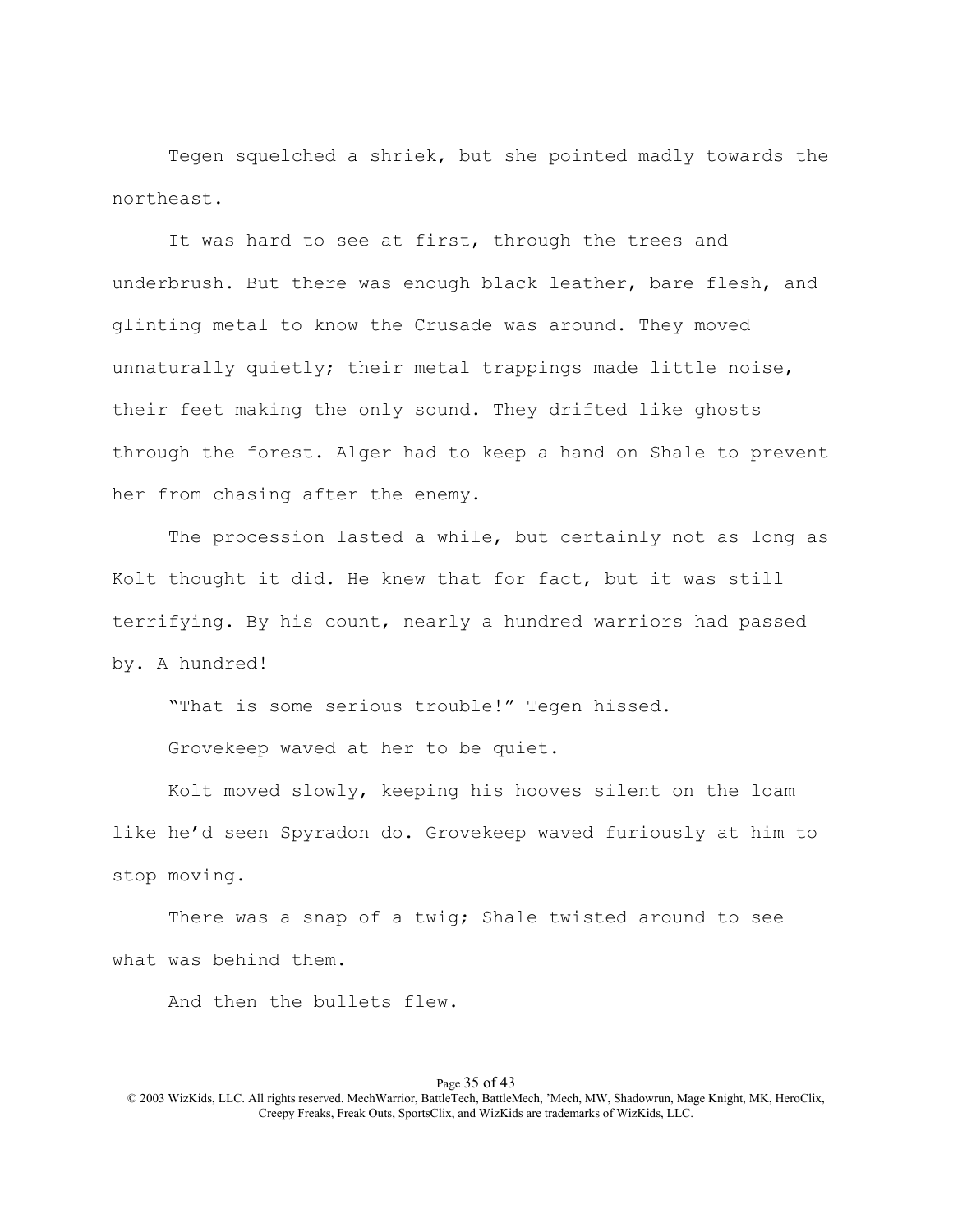Tegen shrieked and shot straight up in the air. Shale lurched toward the sound of gunfire; Alger ducked and ran away from the clearing.

"Stay together!" Kolt cried, but it was already too late. The best he could do was catch up with Grovekeep and take up his old position as bodyguard.

"Ah, old friend," Grovekeep said, but the humor was missing from his voice. "We are in very bad trouble."

"I don't know where Tegen is."

"She'll come back to us. She's no coward."

More gunshots. There was a rumble from not very far away, and the crunch of something loud and brittle. Then there were cries of anger and dismay.

"That way, boy! Go!" Grovekeep hissed, urging Kolt toward the sound of fighting.

Kolt charged ahead, towards another smaller clearing they hadn't originally seen. Bullets whined around him, thunking into trees as he ran.

There was another roar as Kolt broke through the trees – it was Alger, uttering his war-cry, calling upon spirits of the Land to aid him in beating the unlife out of the enemy. Some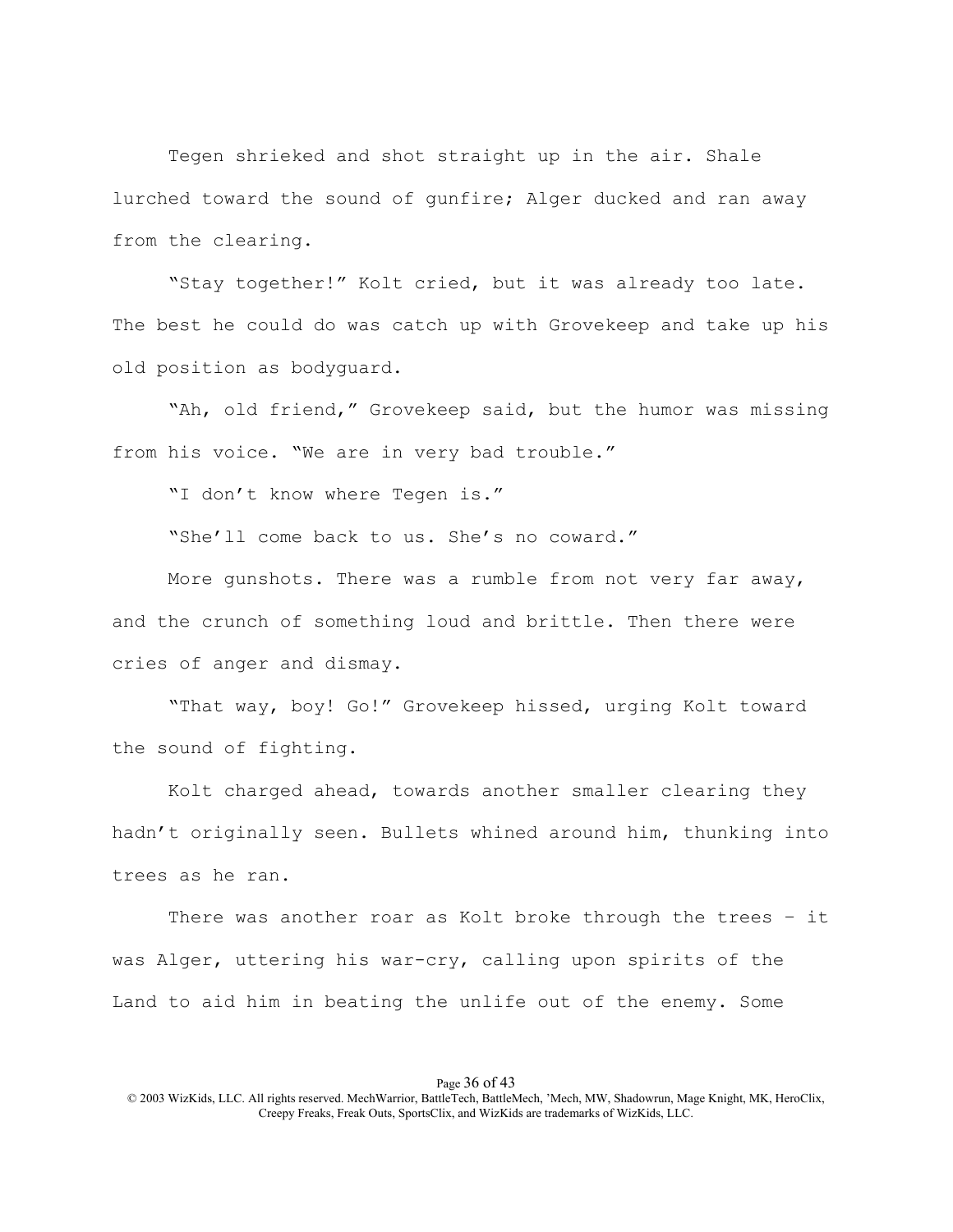dark-cloaked figure folded and flew from a well-executed sweep of the troll's staff-club.

More bullets rang out; Alger roared again, but this time in pain.

"He's over here!" Tegen cried, followed by more bullets.

Kolt charged toward her voice, seeing out of the corner of his eye Shale and a bone golem rolling back out of the trees, each in the other's death grip.

The fanged gunslinger – pale and wiry, grinning with confidence from under a low-slung, wide-brimmed hat, cloak billowing behind him as he moved -- let loose with both guns, leaping into the air as Kolt charged; luckily for the centaur, there were only three more rounds left. But those three rounds *hurt*. One bullet tore straight through him, leaving a burning brand of flame inside him; another one hit him in the collarbone -- he felt it shatter, blood spattering his face and arm. The last one hit him in the leg.

Because Kolt stumbled, the gunslinger was caught on the lance. The tip went high as Kolt fell, smacked the vampire, and knocked it into the tree. But the centaur couldn't check his momentum; the lance cut through the vampire and crashed into a branch above it, splintering the tip.

# Page 37 of 43

<sup>© 2003</sup> WizKids, LLC. All rights reserved. MechWarrior, BattleTech, BattleMech, 'Mech, MW, Shadowrun, Mage Knight, MK, HeroClix, Creepy Freaks, Freak Outs, SportsClix, and WizKids are trademarks of WizKids, LLC.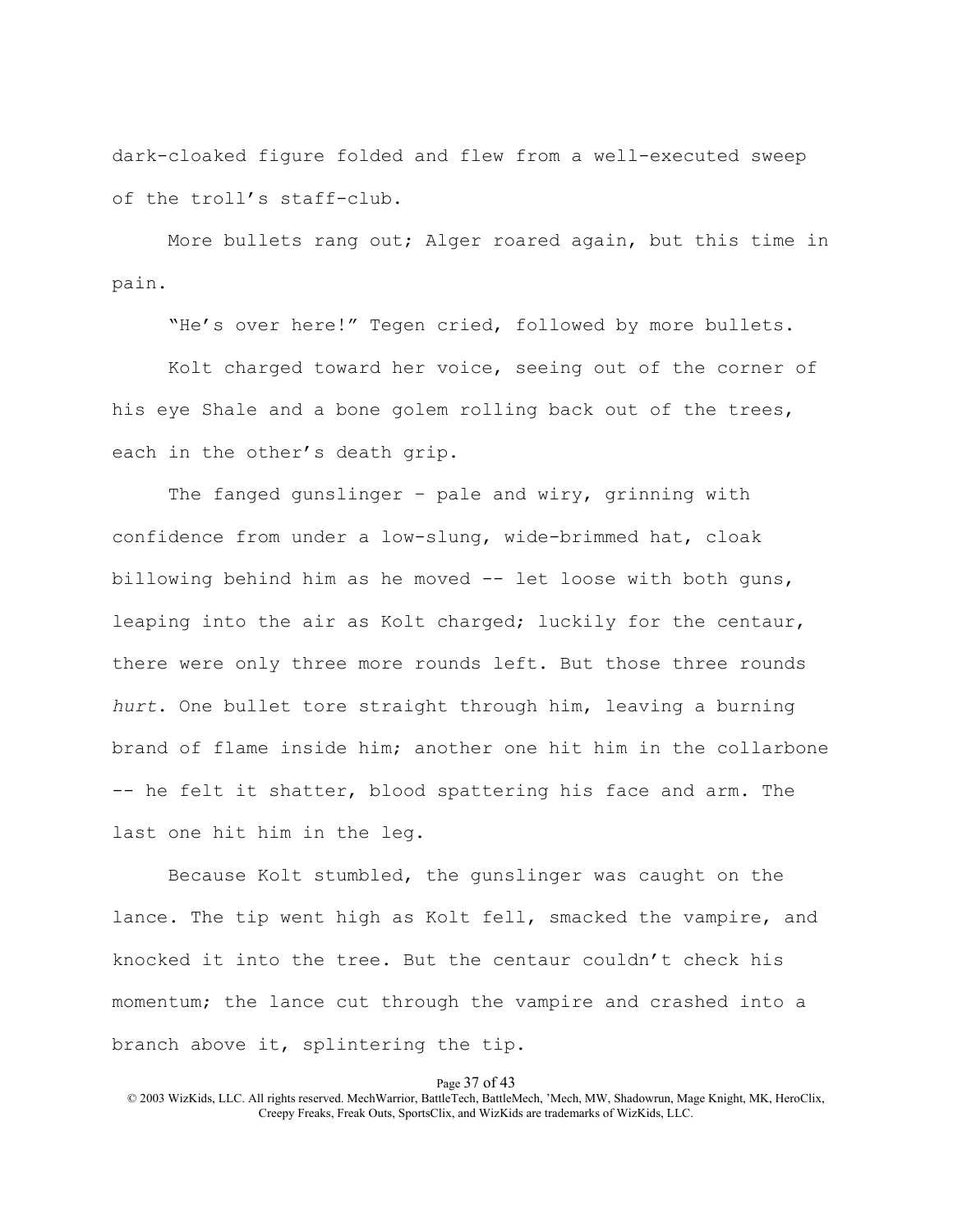The vampire shrieked and lunged for Kolt's throat. Kolt let it have a fist instead.

"Master Grovekeep!" Tegen cried from somewhere completely different.

Kolt roared in pain and got back up on his hooves, wheeling drunkenly. He kicked the vampire hard before it could recover and hoped that final blow would keep it down.

Kolt staggered out of the trees to see Grovekeep and a Crusader – a corrupted priest – standing face to face.

"Master Grovekeep, please!" Tegen yelled, too afraid to come between the necromancer and the elementalist.

"You think you have me," the corrupted priest smirked, pale blue lips in an even paler face. His old Elemental garb hung on him loosely, blackened by decades of unthinkable deeds, torn where his leathery wings had emerged from his back. He wore some armor, though not much, and it was accented in an alarming shade of red.

"Whether I have you or not, you die here today. Permanently," Grovekeep growled. "Ussar of Roanne Valle."

"Formerly of. Never thought I'd see you again. Get bored?" "He's talking to stall. Go out and look for the people he's gathering," Grovekeep said.

# Page 38 of 43

<sup>© 2003</sup> WizKids, LLC. All rights reserved. MechWarrior, BattleTech, BattleMech, 'Mech, MW, Shadowrun, Mage Knight, MK, HeroClix, Creepy Freaks, Freak Outs, SportsClix, and WizKids are trademarks of WizKids, LLC.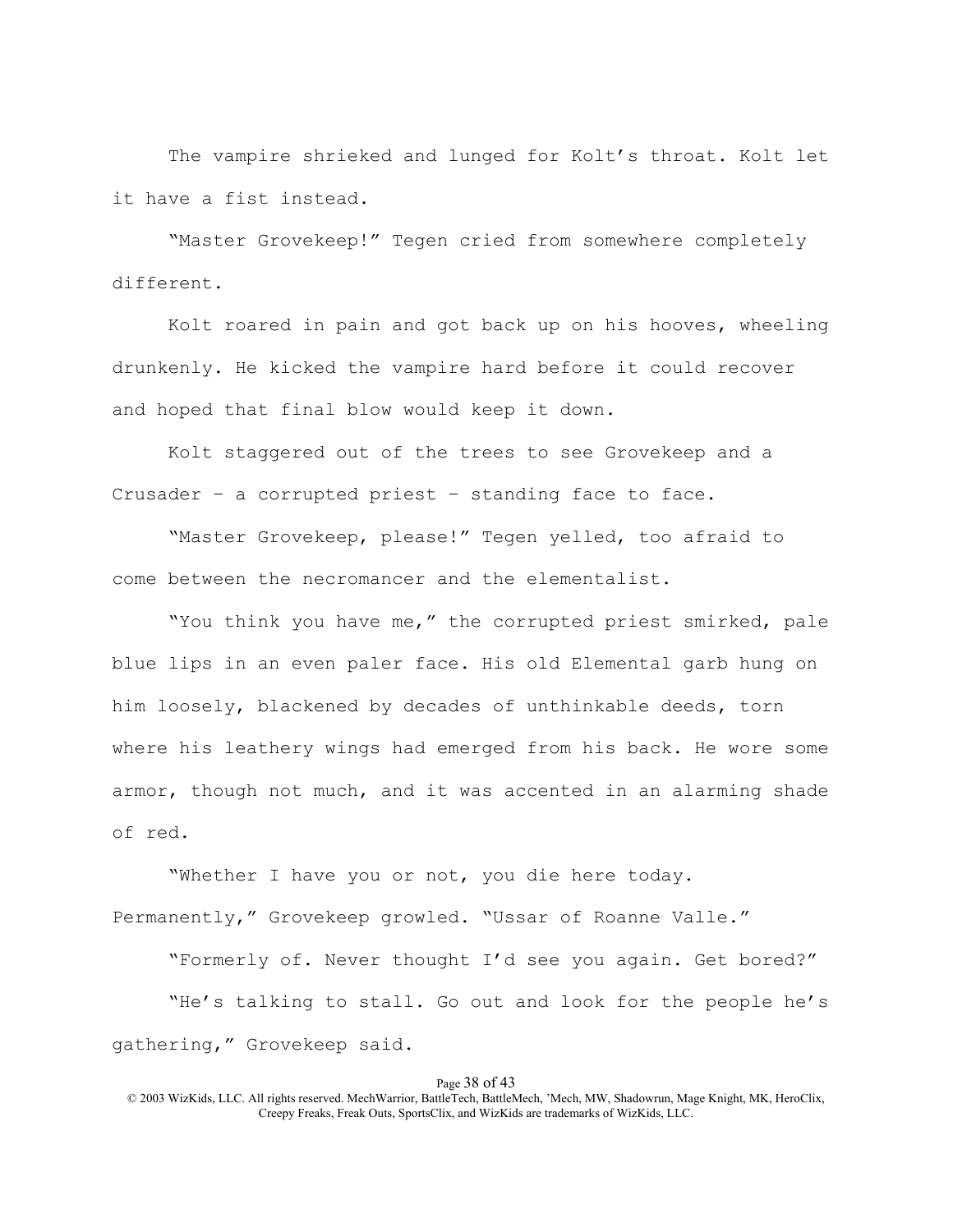But by the time the words came out of his mouth it was far too late. Nightstalker arrows came raining down, many hitting their mark. Grovekeep defended himself as well as he could with his magic, but instead of sensibly running for cover he attacked the corrupted priest with his crystal-topped staff.

Shale pulverized the bone golem she was fighting, but there were chunks taken out of her as well. She got up to her feet and charged the corrupted priest, which was what Kolt was about to do until a blade cut into his side.

Kolt stumbled backwards and brought his shattered lance to bear, favoring his wounded side; in front of him, smiling with satisfaction, stood a Nightblade, twirling her swords for the hell of it.

"Let's see what you're made of, horse-man," she sneered.

She struck out at him, cutting deep. His collarbone sang with pain, and all Kolt could do was stagger back. His first instinct was to rear, but that would leave his belly open to her swords.

She backed away, sensing his retreat. Instead of pressing her advantage she chose to gloat. Now Kolt reared up, and when she dove to take her shot, he brought the lance down on her head.

<sup>© 2003</sup> WizKids, LLC. All rights reserved. MechWarrior, BattleTech, BattleMech, 'Mech, MW, Shadowrun, Mage Knight, MK, HeroClix, Creepy Freaks, Freak Outs, SportsClix, and WizKids are trademarks of WizKids, LLC.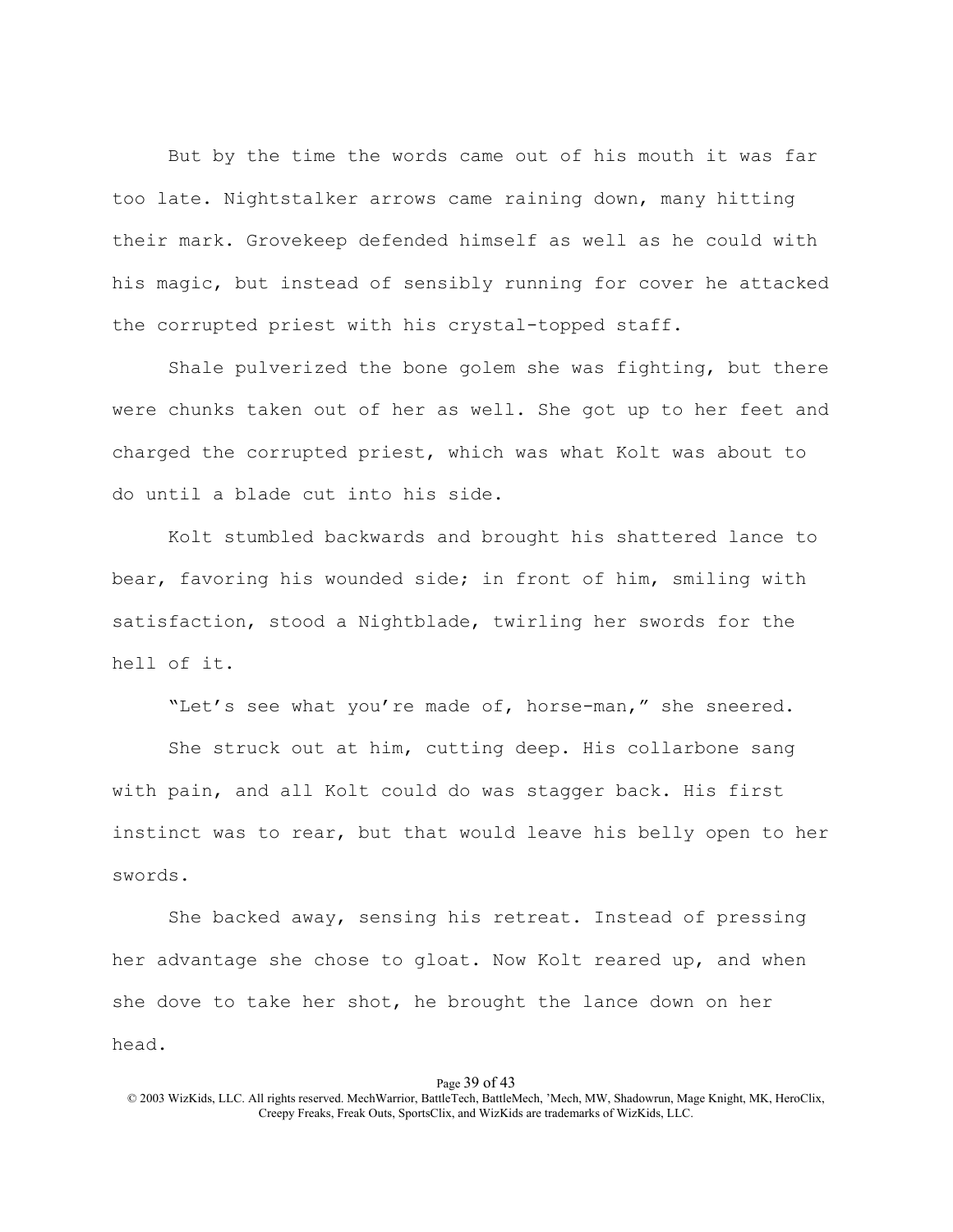Arrows flew by him, some sticking in his side.

She hit the ground hard, but amazingly was up on her feet in no time.

"Not bad," she said, and came at him again, swords flashing.

Kolt held her at bay with his lance, but his arm ached and his side ached and he wasn't sure how long he'd be able to stand --

And then the pain subsided, at least in his shoulder. Everything still felt gritty in there, as if not all the bone had been able to heal, but it certainly hurt a lot less.

"Keep fighting!" Alger yelled, and he heard the throaty whoosh of the troll's staff-club, followed by a much meatier thunk.

Kolt was hoping the Nightblade didn't notice his shoulder. Apparently she didn't. She drew back, preparing for another attack, and he darted out of the way -- his side burning -- and kicked before wheeling around to sideswipe her with his lance.

There was no need. Alger finished her off with a friendly tap from his staff-club.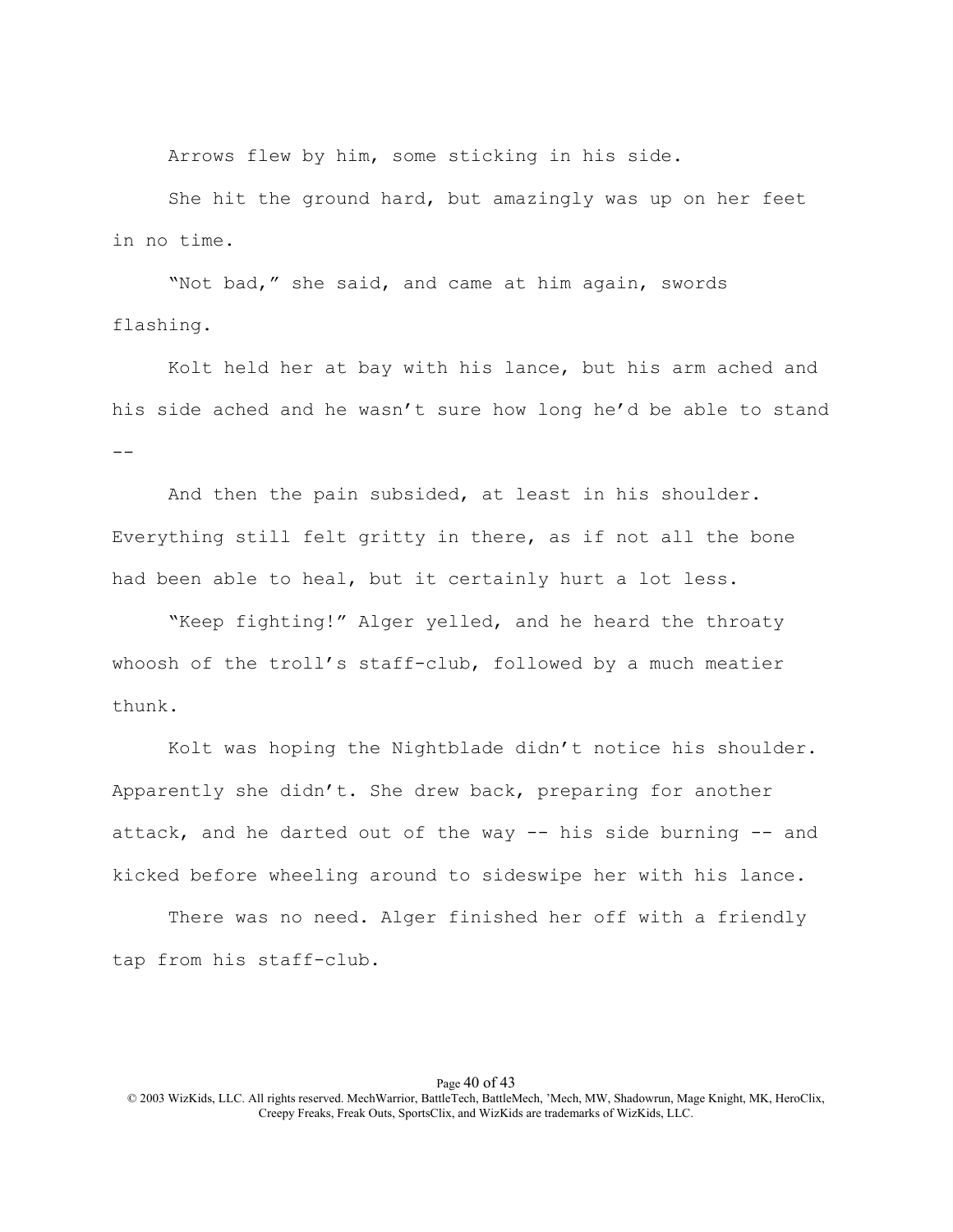"Forget fighting -- run!" the troll said, and headed back to Grovekeep, who was fighting the corrupted priest with the assistance of Shale.

Kolt spun slowly, getting his bearings, when out of the corner of his eye he saw something shine in the churned earth.

"Tegen!" he cried, galloping to where she lay.

She moved, barely, knocked out of her senses and bleeding badly.

Grovekeep shouted something in outrage; Alger shouted something else back. The corrupted priest tried to say something but had to deal with an enraged elemental.

Kolt reached down to pick up Tegen, his hand covering her frail form.

Behind him, he heard a noise, and then the sound of shattering stone. By the time he turned to look, Shale was nothing but a pile of slag.

Tegen shuddered underneath his hand; he was about to pick her up when a hand on his shoulder stopped him.

A Crusader, like none he'd ever seen before, looked him right in the eye as she stabbed through his hand, killing the little sprite beneath.

<sup>© 2003</sup> WizKids, LLC. All rights reserved. MechWarrior, BattleTech, BattleMech, 'Mech, MW, Shadowrun, Mage Knight, MK, HeroClix, Creepy Freaks, Freak Outs, SportsClix, and WizKids are trademarks of WizKids, LLC.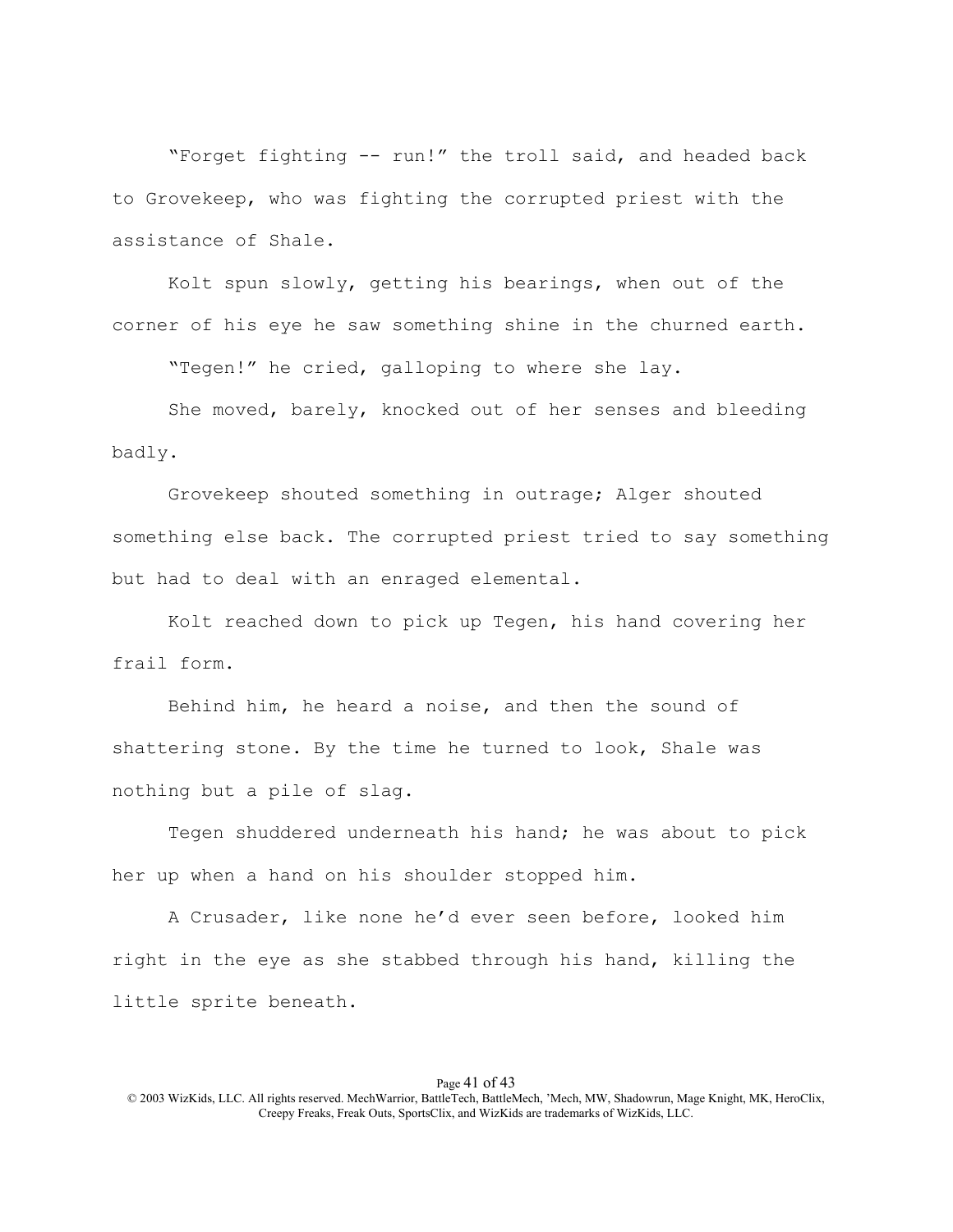"You're more trouble than you're worth," the Crusader said, withdrawing her enormous armblade from Kolt's hand.

She kicked him hard in the knee, the one already weakened by the third bullet, and he crashed to the ground into mud made of gore. Lights flashed around his head; he could hardly think from the pain. Was all of that his own blood? Had the gash in his side been that bad?

"The only way to remedy the situation is to make you worth the trouble," the Crusader added, "and that'll take just a little work on my part. So let's try to make this interesting, okay?"

She took his chin in her hand and looked him in the eye. She searched for something, but apparently didn't find it, and dropped her hand from him.

Silently she stood for the briefest of moments. Then, with brutal style and precision only accomplished through centuries of training, she extended the blade, then angled it down in just the right position.

"Pathetic," she said.

It wasn't a hundred choices declined, he realized. Hell, it wasn't even a what-if, really. It was a should-have-done. He should have gone to Roanne Valle. If he hadn't said anything

Page 42 of 43

<sup>© 2003</sup> WizKids, LLC. All rights reserved. MechWarrior, BattleTech, BattleMech, 'Mech, MW, Shadowrun, Mage Knight, MK, HeroClix, Creepy Freaks, Freak Outs, SportsClix, and WizKids are trademarks of WizKids, LLC.